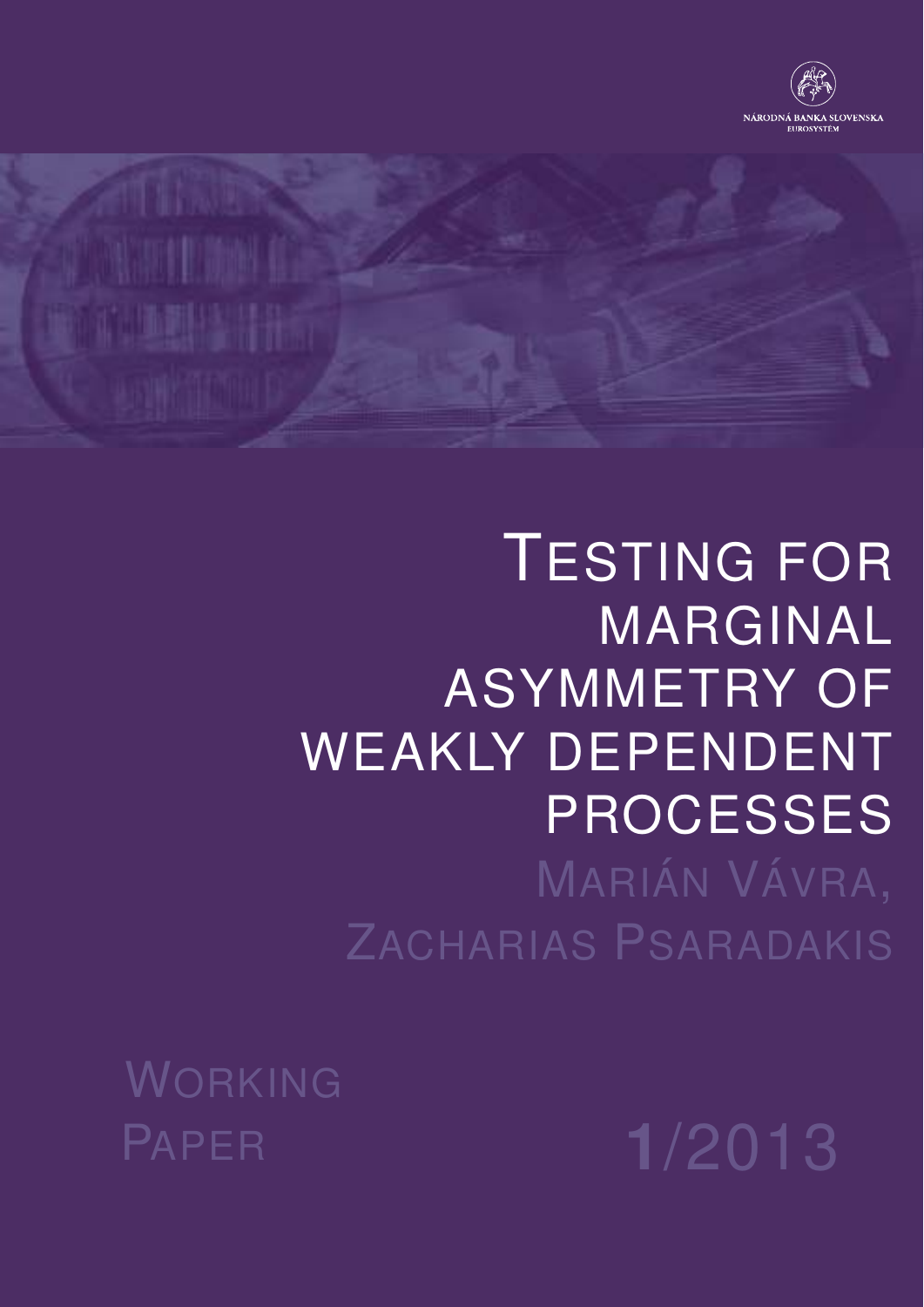

© National Bank of Slovakia www.nbs.sk Imricha Karvaša 1 813 25 Bratislva

reserarch@nbs.sk

September 2013

ISSN 1337-5830

The views and results presented in this paper are those of the authors and do not necessarily represent the official opinions of the National Bank of Slovakia.

All rights reserved.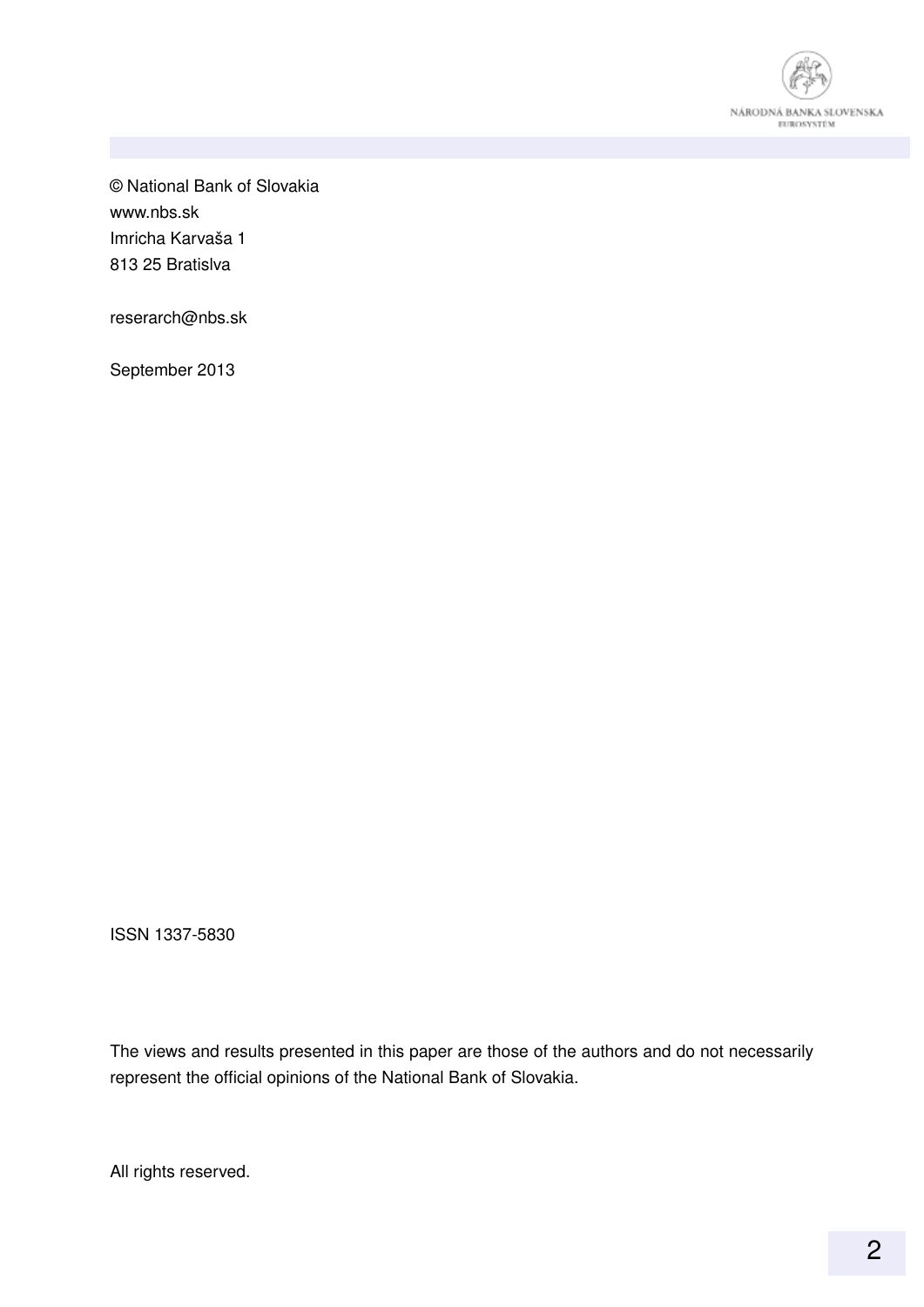

#### Testing for marginal asymmetry of weakly dependent processes<sup>1</sup>

Working paper NBS

Marián Vávra, Zacharias Psaradakis<sup>2</sup>

#### Abstract

This article addresses the issue of testing for asymmetry of the marginal law of weakly dependent processes. A modified quantile-based symmetry test is considered. The test has an intuitive interpretation, it is easy and fast to calculate, follows a standard limiting distribution, and much importantly, it is robust against weak dependence of observations and outliers. The finite sample performance of the robust test is examined via Monte Carlo experiments. An empirical application using economic indicators is provided as well.

JEL classification: C12, C14, C15, C22

Key words: marginal symmetry, sample quantiles, Monte Carlo experiments

Downloadable at http://www.nbs.sk/en/publications-issued-by-the-nbs/working-papers

<sup>1</sup>Authors would like to thank Prof. Ron Smith from the University of London, Dr. Walter Beckert from the University of London, and participants of the NBS Research Seminar for useful comments and interesting suggestions. All remaining errors are only ours.

<sup>&</sup>lt;sup>2</sup> Marián Vávra, Advisor to the Governor and Research Department of the NBS, marian.vavra@nbs.sk. Professor Zacharias Psaradakis, Department of Economics, Mathematics, and Statistics, Birkbeck College, University of London.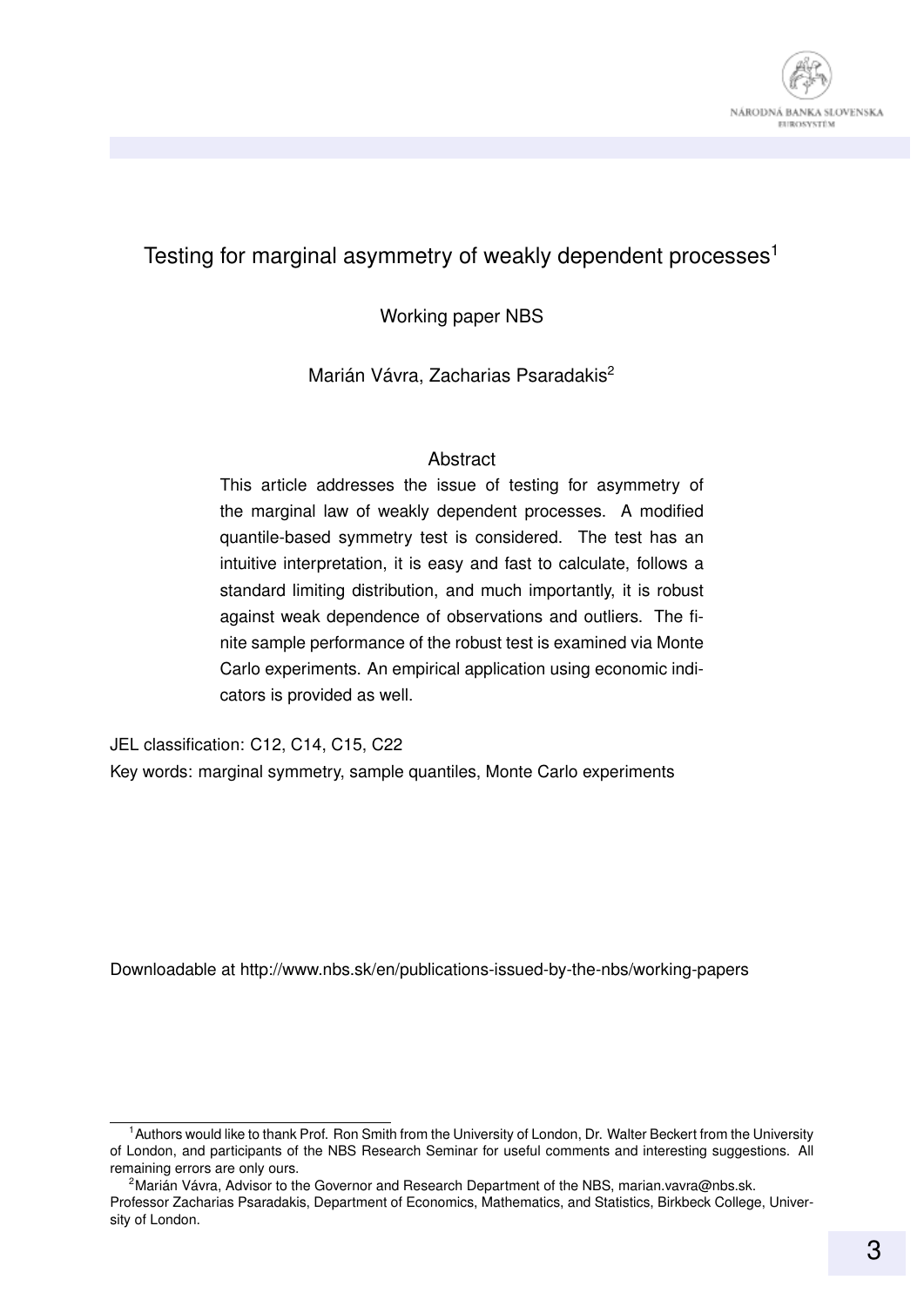# **1. INTRODUCTION**

Symmetry of the marginal law of random variables is a fundamental condition for many statistical methods<sup>3</sup> and theoretical concepts in economics<sup>4</sup> and finance<sup>5</sup>. However, testing for asymmetry in economic time series, which can be considered as weakly dependent stochastic processes, is by no means easy in practice. Two problems immediately arise.

First, economic time series do exhibit some form of weak dependence, which invalidates critical values of standard symmetry tests originally derived for independently and identically distributed (IID) random variables. Only quite recently, some symmetry tests have been developed for weakly dependent (WD) stochastic processes as well. Bai and Ng (2005) proposed a symmetry test based on sample skewness, whereas Psaradakis (2003) developed a Kolmogorov-Smirnov test based on a sieve bootstrap. However, it is important to point out that both tests suffer from some shortcomings and their application to economic time series might be problematic. The main drawbacks of the tests are related to either the problematic estimation of some key quantities or strong assumptions about the underlying stochastic process under consideration. For example, it is well known that the estimation of higher-order moments (e.g. the variance-covariance matrix) is more involved for weakly dependent processes. As shown in Andrews (1991), standard variance-covariance estimators perform very poorly for (persistent) WD stochastic processes. As a result, the Bai and Ng (2005) symmetry test suffers from a significant power loss, which, in turn, can lead to misleading inference. The problem with

<sup>5</sup>A commonly applied option pricing model in finance is a famous Black-Scholes formula developed by Black and Scholes (1973). The pricing model explicitly assumes that equity returns are marginally normally distributed, and, therefore, symmetric. If this underlying assumption fails, for instance, due to the presence of asymmetry in equity returns, then the BS formula very likely misprices options. Therefore, some modifications of the BS formula have been developed in the literature. The modifications usually rely on a Gram-Charlier or Edgeworth expansion of some flexible probability distribution, see Jarrow and Rudd (1982) and Corrado and Su (1996), among others. However, as shown by Vahamaa (2003), more sophisticated pricing formulae can produce even larger pricing errors as compared to the original BS formula, mainly due to the numerical difficulties related to more sophisticated methods.

<sup>&</sup>lt;sup>3</sup>Since the influential work of Sims (1980), VAR models have become a popular tool for modelling and forecasting of economic variables. Nevertheless, provided that stochastic processes do exhibit marginal asymmetry, routinely applied linear Gaussian VAR models cannot adequately describe the main stochastic features of economic variables. In addition, provided that the violation of the symmetry condition is due to asymmetry in model innovations, then the usually used quasi maximum likelihood estimator (QMLE) leads to inefficiency and possible inconsistency of the estimated parameters, see Newey and Steigerwald (1997) for theoretical arguments, and Tiku et al. (2001) and Pope (1990) for Monte Carlo evidence. Such model misspecification gives, in turn, very likely rise to misleading inference (e.g. biased point forecasts, invalid impulse response functions, or misleading forecast error variance decompositions, etc).

<sup>4</sup>Since the Great depression in 1930's, causes and consequences of business cycle fluctuations have attracted much interest in theoretical and empirical macroeconomics. As for economic theory, the presence of asymmetry in economic indicators has implications for developing theoretical models in economics. For example, Acemoglu and Scott (1997) build a model where business cycle fluctuations are based on intertemporal increasing returns in the economy. They show that this model specification is helpful in explaining business fluctuations even in the case of independent and identically distributed shocks because individuals respond differently to shocks depending on their past experience. As for empirical economics, Boldin (1999) shows that the effect of monetary policy measures varies over the business cycle. As a result, ignoring business cycle asymmetry can lead to misleading economic policy conclusions.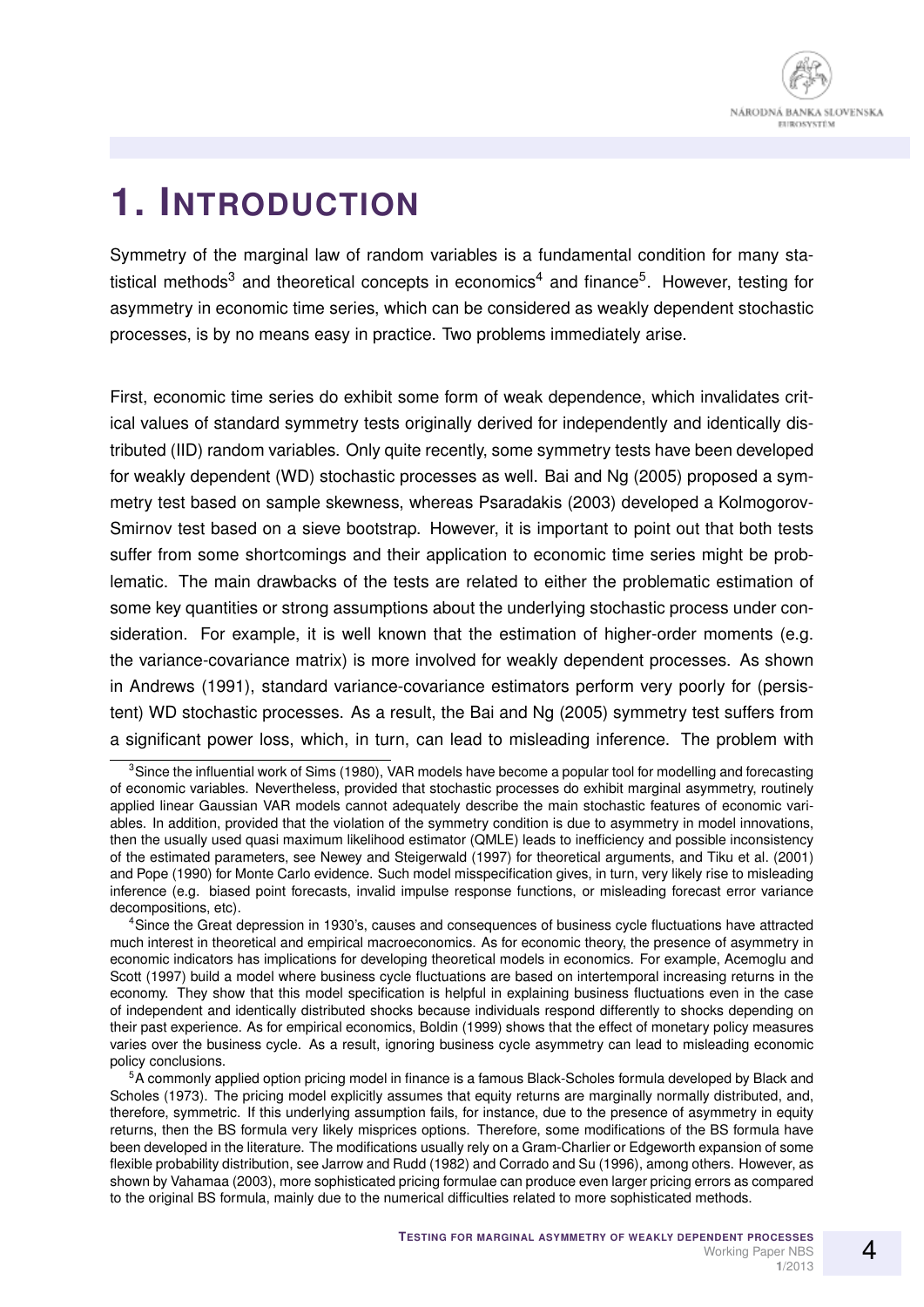

the Kolmogorov-Smirnov test proposed in Psaradakis (2003) is that a sieve bootstrap is theoretically valid only for a limited class of linear models allowing for an  $AR(\infty)$  representation. Another problem is that the procedure might not give satisfactory results for non-IID innovations (e.g. martingale difference sequences) in general. Although the bootstrap-based test gives very satisfactory results even in small samples (i.e.  $T = 100$ ), and clearly outperforms the Bai and Ng test, it is computationally intensive.

Second, economic time series are often contaminated by outliers, see Balke and Fomby (1994) for empirical evidence. The problem is that standard symmetry tests are not robust against outliers, which means that a sufficiently large aberrant observation biases the measure of asymmetry (e.g. the coefficient of skewness), and, thus, can lead to misleading inference, see Bowman and Shenton (1975) for a discussion, and Peiró (1999) or Premaratne and Bera (2005) for Monte Carlo evidence.

This paper brings three contributions to the literature of testing for symmetry of weakly dependent processes. First, a modified test of symmetry based on sample quantiles is discussed in this paper. The test has an intuitive interpretation, it is easy to calculate, it has a standard limiting distribution, and it is robust against outliers and weak dependence of observations. Especially the last feature is very useful for applied research. It will be shown later on in the paper that the quantile-based specification of the test makes the computation of some key quantities (e.g. the variance-covariance matrix) insensitive to dependence of observations. This fact significantly reduces possibility of inferential errors caused by the incorrect configuration and implementation of the test. Second, the proposed quantile-based symmetry test requires the existence of only the first four moments of a given random variable. This is a significant improvement as compared to the Bai and Ng test, whose symmetry test requires the existence of the first six moments.<sup>6</sup> As a result, the proposed quantile-based symmetry test reduces the probability of misleading inference due to moment condition failure. Third, Monte Carlo experiments suggest that the finite sample performance of the quantile-based test is very good. It will be shown that the size and power properties of the quantile-based test are comparable to a more advanced and computationally intensive bootstrap-based Kolmogorov-Smirnov test of symmetry It means that in situations where the user is not proficient in a bootstrap, or it is not clear which bootstrap method should be implemented, the quantile-based test may serve as a valuable alternative.

The paper is organized as follows. Two symmetry tests are discussed in Section 2. Monte

 $6$ Note that such a moment requirement seems to be too high and in sharp contrast with empirical findings about some economic time series (e.g equity returns, exchange rate returns, or interest rates). The interested reader is referred to Runde (1997), Koedijk et al. (1990), and Bali (2003), for empirical evidence about the existence of moments.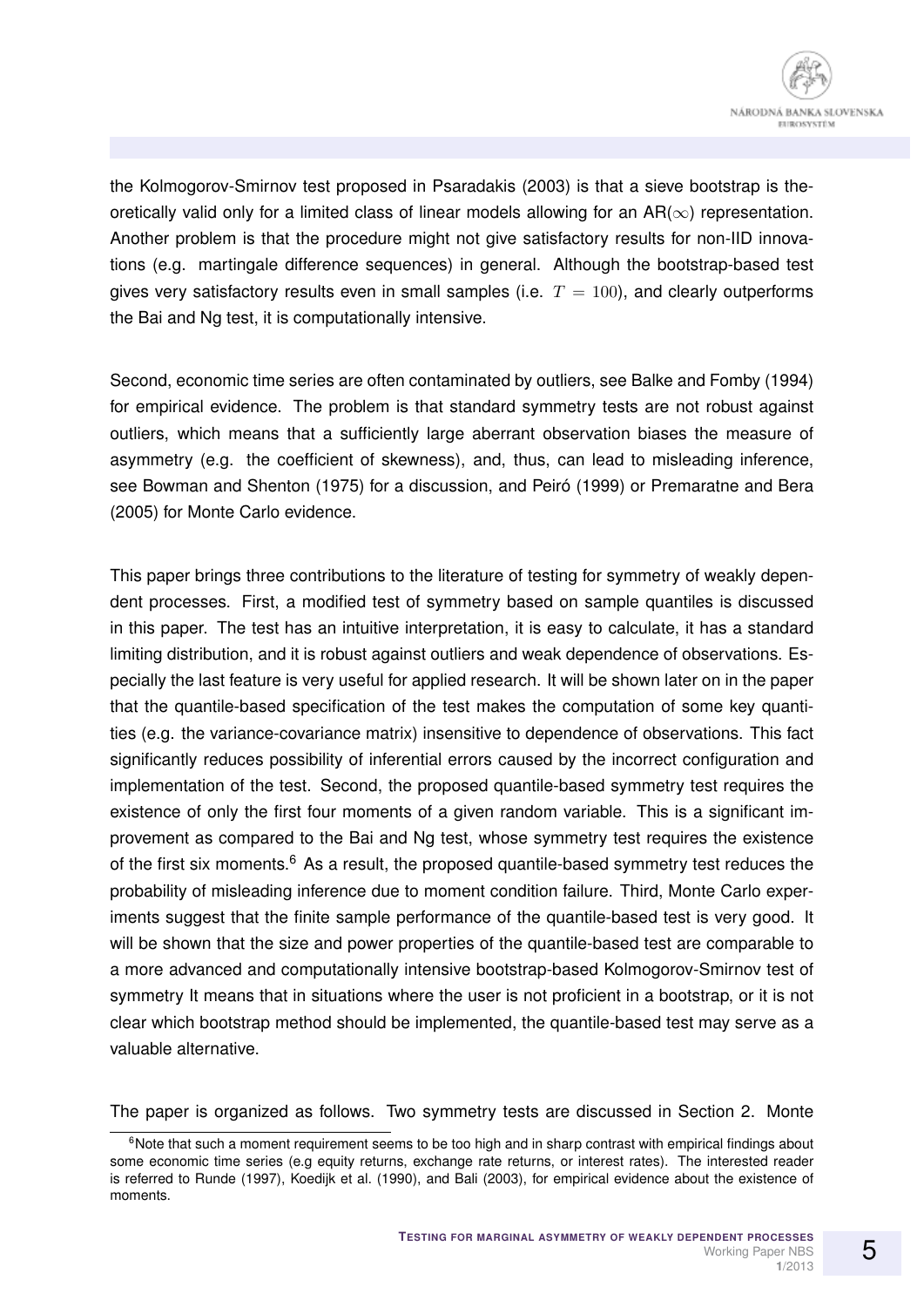

Carlo setup and results are discussed in Section 3. Finally, testing symmetry of economic time series is discussed in Section 4.

### **2. ASSUMPTIONS AND TEST**

#### **2.1 ROBUST MEASURE OF SKEWNESS**

Let  $\{Y_t : t \in \mathbb{Z}\}$  be a strictly stationary sequence of random variables with the marginal distribution function  $F(y) = \mathbb{P}(Y - 1 \le y)$ , for any  $y \in \mathbb{R}$ . The problem of interest is to test the hypothesis that F is symmetric about  $\zeta$ , the centre of symmetry, that is,

$$
\mathbb{F}(\zeta + y) = 1 - \mathbb{F}(\zeta - y), \quad \text{for every} \quad y \in \mathbb{R}, \zeta \in \mathbb{R}.
$$
 (1)

The test for symmetry explored here relies on a measure of skewness based on selected quantiles of F. Specifically, letting  $\xi_p = \inf\{y : F(y) \geq p\}$ ,  $p \in (0, 1)$ , denote the p-th quantile of F, it is easy to see that  $\xi_{1/2} - \xi_p = \xi_{1-p} - \xi_{1/2}$  when (1) holds. Motivated by this observation, we consider the following measure of skewness

$$
S = \delta'\xi,\tag{2}
$$

where  $\bm{\xi}$  =  $(\xi_{p_1},\ldots,\xi_{p_k},\xi_{1/2},\xi_{1-p_k},\ldots,\xi_{1-p_1})'$  for some fixed integer  $k$   $\geq$  1 and constants  $0 < p_1... < 1$ , and  $\delta \neq 0$  is a  $(2k + 1 \times 1)$  is fixed selection vector such that  $S = 0$  when F is symmetric.<sup>7</sup> Note that for  $k = 1$  and  $\boldsymbol{\delta} = (1, -2, 1)$ ', S becomes an unscaled version of the measure of skewness considered in Hinkley (1975).

It is easy to show that the proposed measure of symmetry  $S$  satisfies basic properties discussed in Groeneveld and Meeden (1984). In particular, the index of skewness  $S \equiv S(F)$  of a distribution F defined as in (2) satisfies the following properties: (i)  $S(F) = S(aF + b)$  for any fixed  $b \in \mathbb{R}$  and  $a > 0$ ; (ii)  $S(F) = 0$  is F is symmetric; (iii)  $S(-F) = -S(F)$ ; (iv)  $S(F) \leq S(G)$ for any distribution G that is at least as skewed to the right as  $F$  (i.e. any G distribution such that  $G^{-1}(F(y))$  is convex). The verification of the first three properties is quite straightforward, while the verification of the last property ("skew dominance") is more complex, see Groeneveld and Meeden (1984) for a discussion.

Before we proceed to the testing procedure, let us state some necessary assumptions.

**Assumption 1** *The process*  $\{Y_t : t \in \mathbb{Z}\}$  *is assumed to be strictly stationary real-valued*  $\alpha$ *mixing such that*  $\alpha(n) = O(n^{-\varphi})$ , where  $\varphi > 3$ , and some integer n such that  $n \to \infty$ .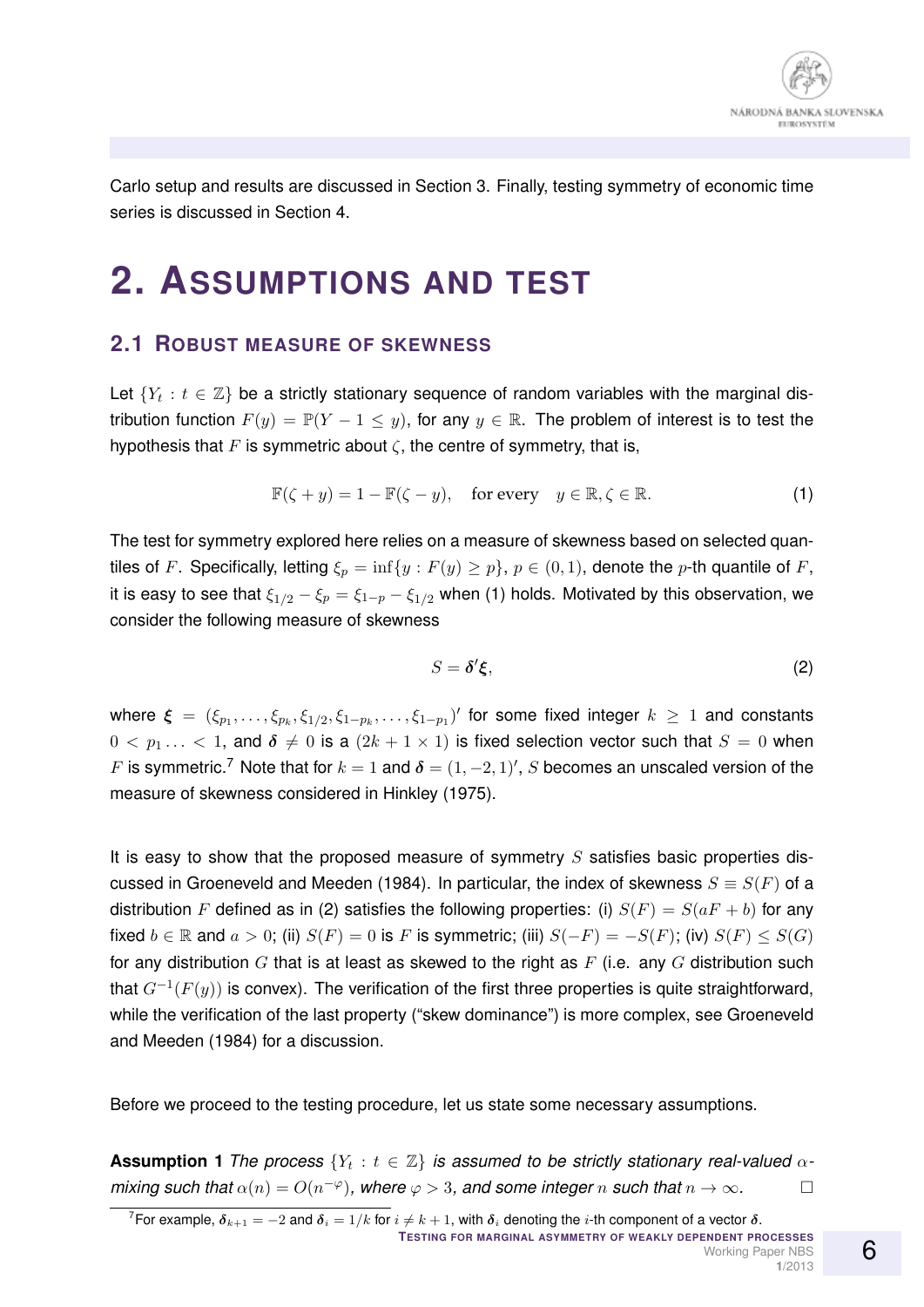

The strong-mixing coefficients  $\alpha(n)$ , for some integer n such that  $n \to \infty$ , of a strictly stationary random sequence  $\{Y_t : t \in \mathbb{Z}\}$  are defined as follows

$$
\alpha(n)=\sup_{\mathcal{A}\in \mathcal{F}_{-\infty}^0,\mathcal{B}\in \mathcal{F}_n^\infty}|\mathbb{P}(\mathcal{A}\cap \mathcal{B})-\mathbb{P}(\mathcal{A})\mathbb{P}(\mathcal{B})|, \quad \text{for} \quad n\in \mathbb{N},
$$

where, for  $-\infty\leq r\leq s\leq\infty$ ,  $\mathcal{F}^s_r$  denotes  $\sigma$ -algebra generated by  $\{Y_t:r\leq t\leq s\}.$  If  $\alpha(n)\to 0$ as  $n \to \infty$ , then the sequence  $\{Y_t : t \in \mathbb{Z}\}$  is said to be  $\alpha$ -mixing. The  $\alpha$ -mixing assumption is an important condition for the validity of the central limit theorem of quantities calculated from weakly dependent observations, see Lehmann (1999, Ch. 2.8) for details. The  $\alpha$ -mixing condition is fairly mild and is satisfied by a wide variety of linear and non-linear random processes. Examples of  $\alpha$ -mixing processes include, among many others, Markov chains satisfying mild regularity conditions, non-linear processes admitting a Haris ergodic Markovian representation, ARCH type and stochastic volatility processes,  $q$ -dependent processes, and linear processes driven by innovations having a continuous distribution which satisfies suitable smoothness conditions, see Doukhan (1994).

Given a sample  $\{Y_1,\ldots,Y_T\}$ , for  $T\geq 1$ , a natural estimator of  $\xi_p$  is the p-th sample quantile  $\hat{\xi}_p \,=\, \inf\{y \,:\, \hat{F}(y) \,\geq\, p\}, \ p \,\in\, (0,1),$  where  $\hat{F}(y) \,=\, (1/T) \sum_t^T I(Y_t \,\leq\, y), \ y \,\in\, \mathbb{R},$  is the sample distribution function and  $I(\cdot)$  denotes the indicator function. Under  $\alpha$ -mixing condition, it is straightforward to show that  $\epsilon$  is consistently estimated by the vector of sample quantiles  $\hat{\bm{\xi}}=(\hat{\xi}_{p_1},\ldots,\hat{\xi}_{p_k},\hat{\xi}_{1/2},\hat{\xi}_{1-p_k}\ldots,\hat{\xi}_{1-p_1})'.$  More specifically, putting  $\mathcal{P}_k=\{p_1,\ldots,p_k,1-p_1,\ldots,1-p_k\}$  $p_k$ ,  $1/2$ }, we have the following limiting result.

**Theorem 1** *Suppose that*  $\alpha(n) \to 0$  *as*  $n \to \infty$  *and that, for every*  $p \in \mathcal{P}_k$ *,*  $\xi_p$  *is the unique*  $p$ *-th quantile of F. Then,*  $\hat{\xi} - \xi \stackrel{a.s.}{\longrightarrow} 0$  *as*  $T \to \infty$ *.* 

**Proof.** *See Appendix A for the proof.*

By strengthening the mixing condition somewhat and imposing some smoothness on the marginal distribution of  $\{Y_t\}$ , the limiting distribution of  $\hat{\xi}$  can be obtained.

**Assumption 2** *The distribution function* F *and the density function* f *of a stochastic process*  ${Y_t : t \in \mathbb{Z} }$  satisfy the following properties

- *(a)* F *posses a positive density* f *satisfying a uniform Lipschitz condition of order 1 on* R*,*
- *(b)*  $f(u)$  *is continuous at any point*  $u \in \mathbb{R}$ ,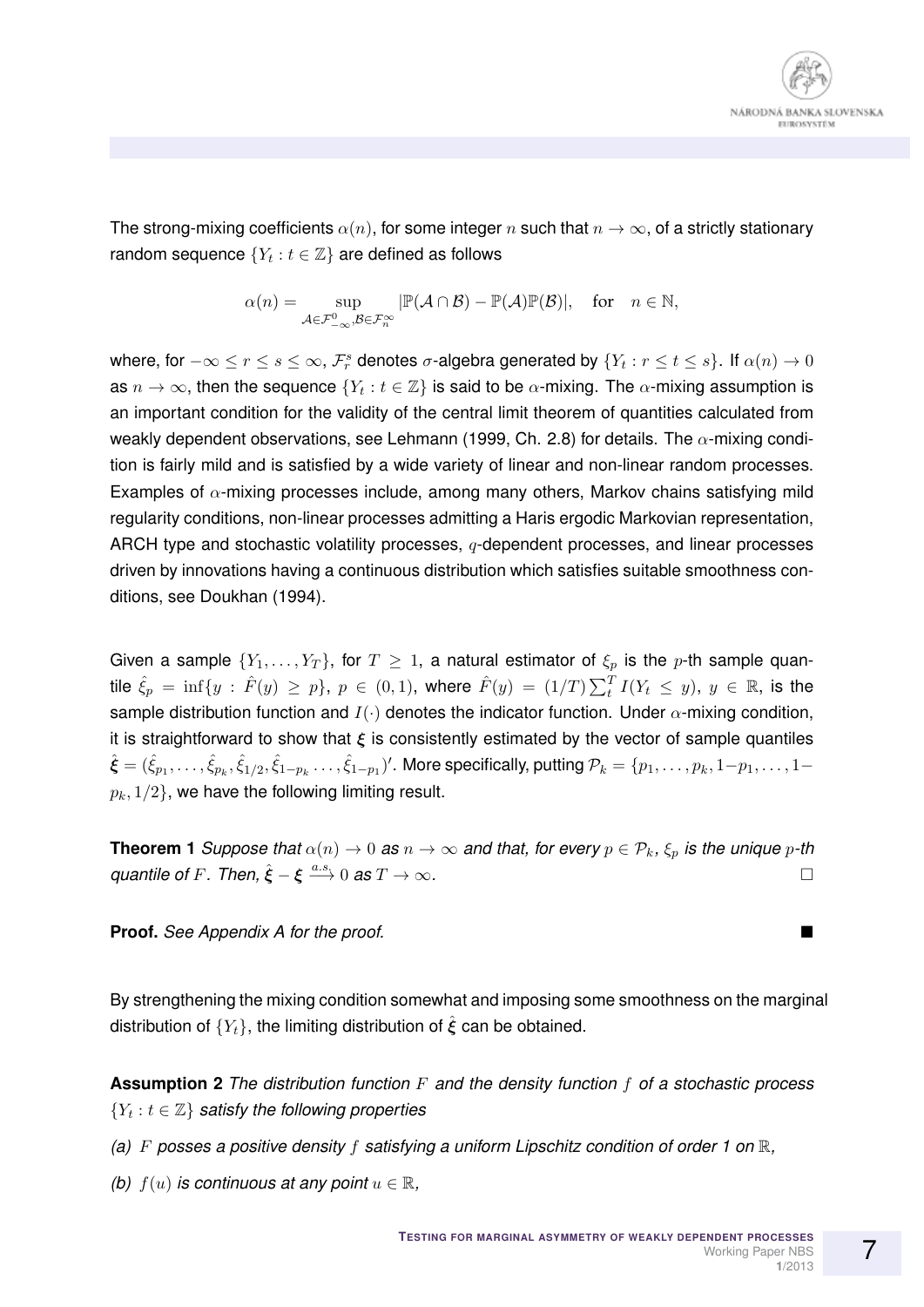

- *(c)*  $f(u) > 0$  *at any point*  $u \in \mathbb{R}$  *and bounded,*
- *(d)*  $\int_{\mathbb{R}} |f(u)| \mathrm{d}u < \infty$ *,*
- (e)  $f^{(1)}(u)$  and  $f^{(2)}(u)$  are continuous and bounded in some neighborhood of u,
- *(f)*  $\mathbb{E}(|Y_t|^4) < \infty$  for all  $t \in \mathbb{Z}$ .

The conditions are common restrictions imposed on a density function ensuring that a density function is continuous, non-negative and bounded and having bounded derivatives. Assumption 2 is common in this type of settings and not overly restrictive.

**Theorem 2** *Suppose that*  $\sum_{n=1}^{\infty} \alpha(n) < \infty$  *and that, for every*  $p \in \mathcal{P}_k$ *, F is differentiable at*  $\xi_p$ *with*  $F'(\xi_p) = f(\xi_p)$ . Then  $\sqrt{T}(\hat{\xi} - \xi) \stackrel{d}{\longrightarrow} N(0, \Sigma)$  *as*  $T \to \infty$ *, where*  $\Sigma = [\sigma_{i,j}]_{i,j=1}^{2k+1}$  *with* 

$$
\sigma_{i,j} = \frac{1}{f(\xi_i)f(\xi_j)} \left\{ \gamma_{i,j}(0) + \sum_{h=1}^{\infty} \left[ \gamma_{i,j}(h) + \gamma_{j,i}(h) \right] \right\},\tag{3}
$$

where  $\gamma_{i,j}(h) = cov \left[ I(Y_1 \leq \boldsymbol{\xi}_i), I(Y_{1+h} \leq \boldsymbol{\xi}_j) \right]$ , for  $h \geq 0$ .

**Proof.** *See Appendix A for a proof.*

The differentiability condition on  $F$  in Theorem 2 is standard in the literature on sample quantiles and not overly restrictive. In fact, asymptotic normality does not hold if  $F$  is not differentiable at the quantiles of interest, see Theorem 2 in Sharipov and Wendler (2013). $8$  Note also that the summability condition is the best currently available condition for the central limit theorem for bounded random variables.<sup>9</sup>

#### **2.2 TEST FOR SYMMETRY**

Since the measure of skewness  $S$  given in (2) is 0 when  $F$  satisfies (1), our statistic for testing the hypothesis of marginal symmetry of  ${Y_t}$  is defined as

$$
QS = T\left(\frac{(\hat{S} - S)^2}{\text{var}(\hat{S})}\right) = T(\delta' \hat{\xi})^2 / \delta' \hat{\Sigma} \delta,
$$
\n(4)

where  $\hat{\Sigma}$  is a suitable estimator of  $\Sigma$ . The following result is an immediate consequence of Theorem 2, the continuous mapping theorem, and Slutsky's theorem.

<sup>&</sup>lt;sup>8</sup>Non-Gaussian weak limits are assumed to be expected for extreme sample quantiles  $\xi_n$  with  $p \to 0$  or  $p \to 1$ , see Beirlant (2004).

<sup>&</sup>lt;sup>9</sup>It is interesting to note that, as in the case of IID data, the error of approximation in the central limit theorem for sample quantiles is of order  $O(1/\sqrt{T}$  under suitable polynomial  $\alpha$ -mixing condition, see Lahiri and Sun (2009).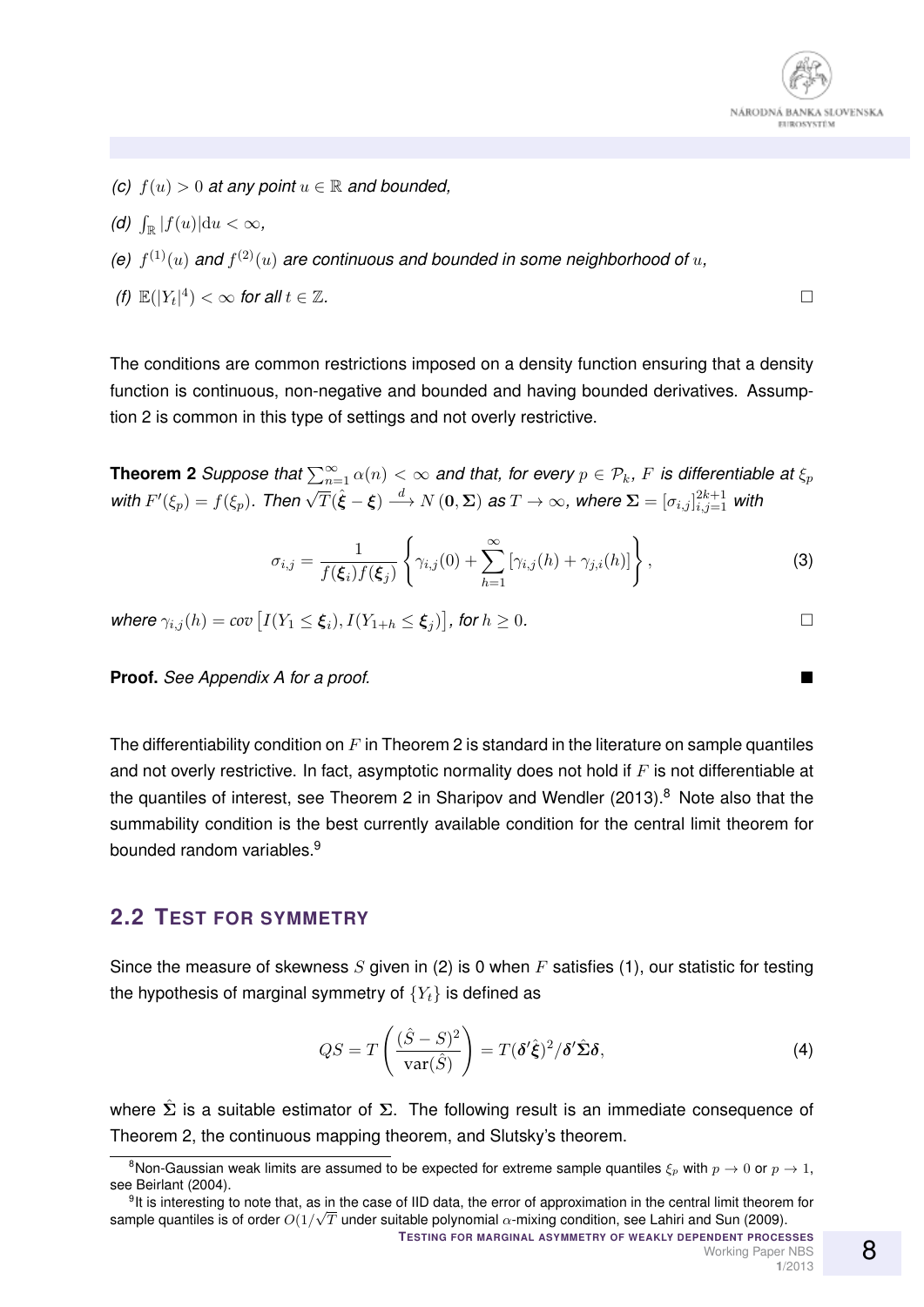

**Corollary 1** *Suppose that the conditions in Theorem 2 hold and let* Σˆ *be a consistent estimator of*  $\Sigma$ *. Then,*  $QS \stackrel{d}{\longrightarrow} \chi^2(1)$  *as*  $T \to \infty$  *under (1).* 

**Proof.** *See Appendix A for a proof.*

To make the test operational, a consistent estimator of the asymptotic variance-covariance matrix  $\Sigma$  is required in (4). Note that the variance-covariance matrix  $\Sigma$  is not a diagonal matrix even when we deal with IID observations. Following the literature on estimation of asymptotic covariance matrices in the presence of weak dependence, we consider here an estimator  $\Sigma =$  $[\sigma_{i,j}]_{i,j=1}^{2k+1}$  with

$$
\hat{\sigma}_{i,j} = \frac{1}{\hat{f}(\hat{\xi}_i)\hat{f}(\hat{\xi}_j)} \left\{ \hat{\gamma}_{i,j}(0) + \sum_{h=1}^{T-1} w(h/m) \left[ \hat{\gamma}_{i,j}(h) + \hat{\gamma}_{j,i}(h) \right] \right\},\tag{5}
$$

with

$$
\hat{\gamma}_{i,j}(h) = \frac{1}{T} \sum_{t=1}^{T-h} I(Y_t \le \hat{\xi}_i) I(Y_{t+h} \le \hat{\xi}_j) - \frac{1}{T^2} \sum_{t=1}^{T-h} I(Y_t \le \hat{\xi}_i) \sum_{t=1}^{T-h} I(Y_{t+h} \le \hat{\xi}_j),
$$
(6)

where  $0 \le h \le T$ ,  $w(\cdot)$  are kernel weights, m is a real-valued bandwidth such that  $m \to \infty$  and  $m/T \to 0$  as  $T \to \infty$ , and  $\hat{f}$  is a consistent estimator of f. Assuming f is a bounded density for F, it is estimated by means of a standard Parzen-Rosenblatt estimator

$$
\hat{f}(y) = \frac{1}{bT} \sum_{t=1}^{T} K\left(\frac{y - Y_t}{b}\right), \quad y \in \mathbb{R},\tag{7}
$$

where  $K(\cdot)$  is a kernel function and  $b > 0$  is a bandwidth such that  $b \to 0$  and  $Tb \to \infty$  as  $T\to\infty$ .

In view of Theorems 1 and 2, consistency of the estimator in (5) follows from well-known resuts on covariance matrix estimation (e.g. Andrews (1991, Theorem 1), Hansen (1992, Theorem 2), and De Jong (2000, Theorem 2), among others), combined with uniform consistency of the kernel estimator  $\hat{f}$ . Since  $I(T_t\leq \boldsymbol{\xi}_i)$  is bounded, a mixing rate  $\alpha(n)=O(n^{-\beta})$ for some  $\beta$  >  $r/2$  and  $r \in (2,4]$ , coupled with  $m = o(T^{1/2-1/r})$ , is sufficient for  $\hat{\gamma}_{i,j}(0)$  +  $\sum_{h=1}^{T-1} w(h/m) \left[ \hat{\gamma}_{i,j}(h) + \hat{\gamma}_{j,i}(h) \right]$  to converge in probability to  $\gamma_{i,j}(0) + \sum_{h=1}^{\infty} \left[ \gamma_{i,j}(h) + \gamma_{j,i}(h) \right]$ see De Jong (2000). Regular conditions which ensure uniform consistency of the kernel estimator in (7) can be found in Cai and Roussas (1992, Theorem 4.1), Liebscher (1996, Theorem 4.2), and Hansen (2008, Theorem 6), among others. A polynomial mixing rate  $\alpha(n) = O(n^{\varphi})$ with  $\varphi > 3$  and some smoothness conditions for f are typically sufficient for such results to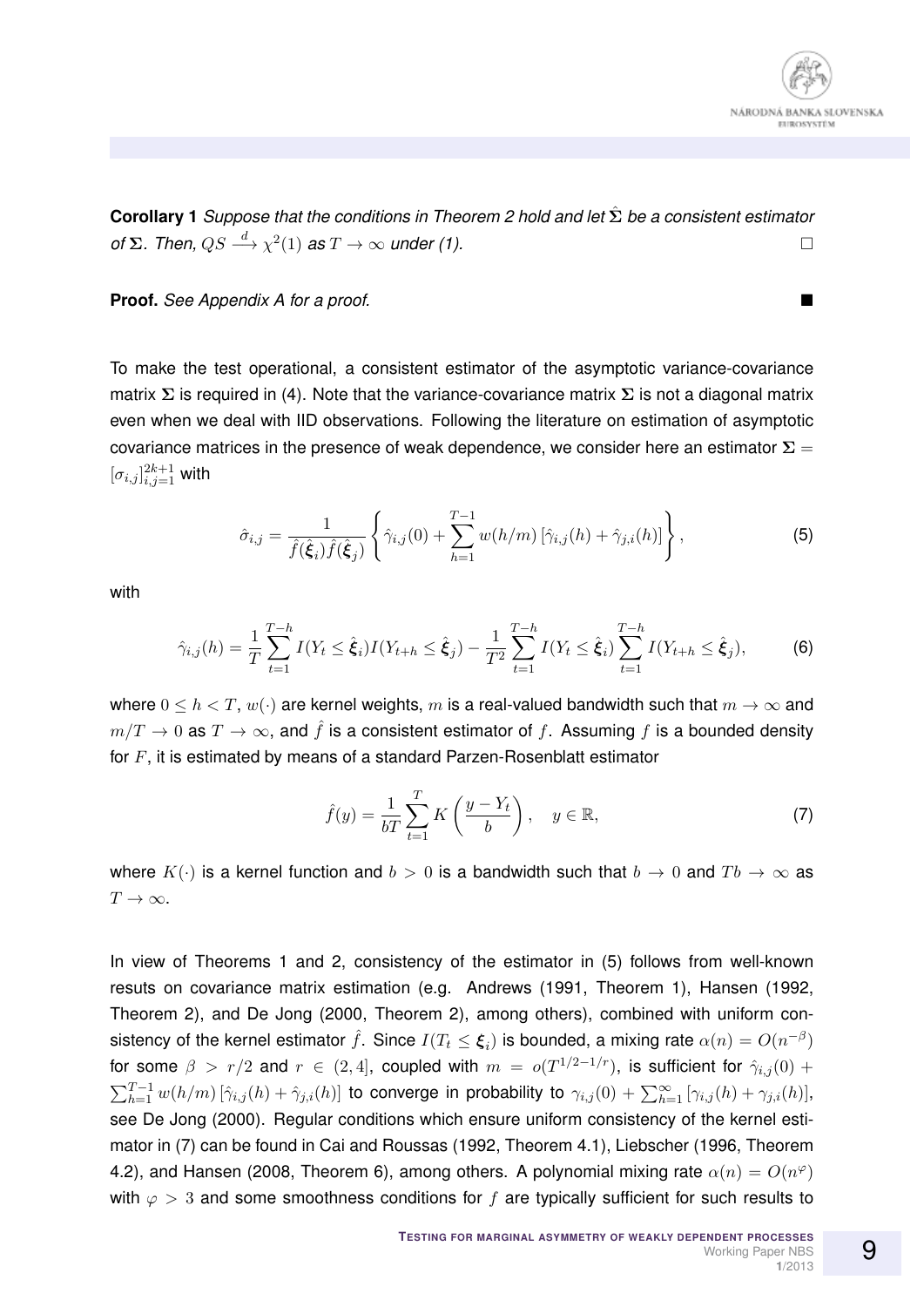

hold. A set of additional conditions under which  $\hat{f}(\hat{\bm{\xi}}_i)$  converges almost surely to  $f(\bm{\xi}_i)$  is stated in the following assumption.

**Assumption 3** *The kernel function* K(·) *is assumed to possess the following properties:*

- *(a)*  $K(u) < 0$  *for any*  $u \in \mathbb{R}$  *and differentiable,*
- *(b)*  $\int_{\mathbb{R}} K(u) \, \mathrm{d}u = 1$ *,*
- (c)  $\int_{\mathbb{R}} |u| K(u) \mathrm{d}u < \infty$ ,
- *(d)*  $\int_{\mathbb{R}} |K'(u)| \mathrm{d}u < \infty$ *,*
- $(e)$   $\lim_{|u| \to \infty} K(u) = 0$ ,
- *(f)* as  $T \rightarrow \infty$ , the bandwidth parameter b is assumed to be a positive quantity such that: (i)  $b \to 0$ ; (ii)  $b^2T/\log \log T \to \infty$ .

Under Assumptions 1–3, it holds that  $\hat{f}(y) - f(y) \stackrel{a.s.}{\longrightarrow} 0$  as  $T \to \infty$ , uniformly in  $y \in \mathbb{R}$ , by Theorem 4.1 of Cai and Roussas (1992). Together with the result in Theorem 1, this implies that  $\hat{f}(\hat{\xi}_{p}) - f(\xi_{p}) \stackrel{a.s.}{\longrightarrow} 0$  as  $T \to \infty$  for every  $p \in \mathcal{P}_{k}$ .

Needless to say, there are many choices available for suitable kernels  $w(\cdot)$  and  $K(\cdot)$  that may be used in (5) and (7). The differences in the resulting estimators are not generally substantial in finite samples (see, e.g., Andrews (1991), Silverman (1986)), and we will take  $w(\cdot)$  and  $K(\cdot)$ in the remainder of this paper to be the Bartlett kernel and the Gaussian kernel, respectively, i.e.,  $w(x) = (1 - |x|)I(|x| \le 1)$  and  $K(x) = \exp(-x^2/2)/\sqrt{2}$  $2\pi$ . With regard to the bandwidth parameters  $m$  and  $b$ , the former will be selected by means of automatic data-dependent method of Newey and West (1994). For the latter, we will use the popular normal reference bandwidth  $b=0.79(\xi_{3/4}-\xi_{1/4})T^{-1/5}$  discussed in Silverman (1986, Section 3.4.2). $^{10}$ 

Finally, we note that, instead of relying on covariance estimators of the type given in (5), a bootstrap estimator of the asymptotic covariance matrix  $\Sigma$  could be used. Sun and Lahiri (2006) showed that, under a polynomial  $\alpha$ -mixing rate and mild smoothness conditions on F, the asymptotic variance of a sample quantile can be consistently estimated by a blockwise bootstrap method. The blockwise bootstrap may also be used to obtain a consistent estimator of the distribution of a sample quantile, see Sun and Lahiri (2006) and Sharipov and Wendler

<sup>&</sup>lt;sup>10</sup>Of course, many other methods for selecting the bandwidth  $b$  are available in the literature (see, e.g., Jones et al. (1996). We found in our simulations that the finite-sample properties of the test for symmetry based on the QS test are fairly robust with respect to different data-dependent bandwith selection methods, and so we focus here on the computationally simple normal reference bandwidth selector. It is also worth noting that bandwidth selectors designed for IID data often work equally well under dependence (see, e.g., Hall et al. (1995).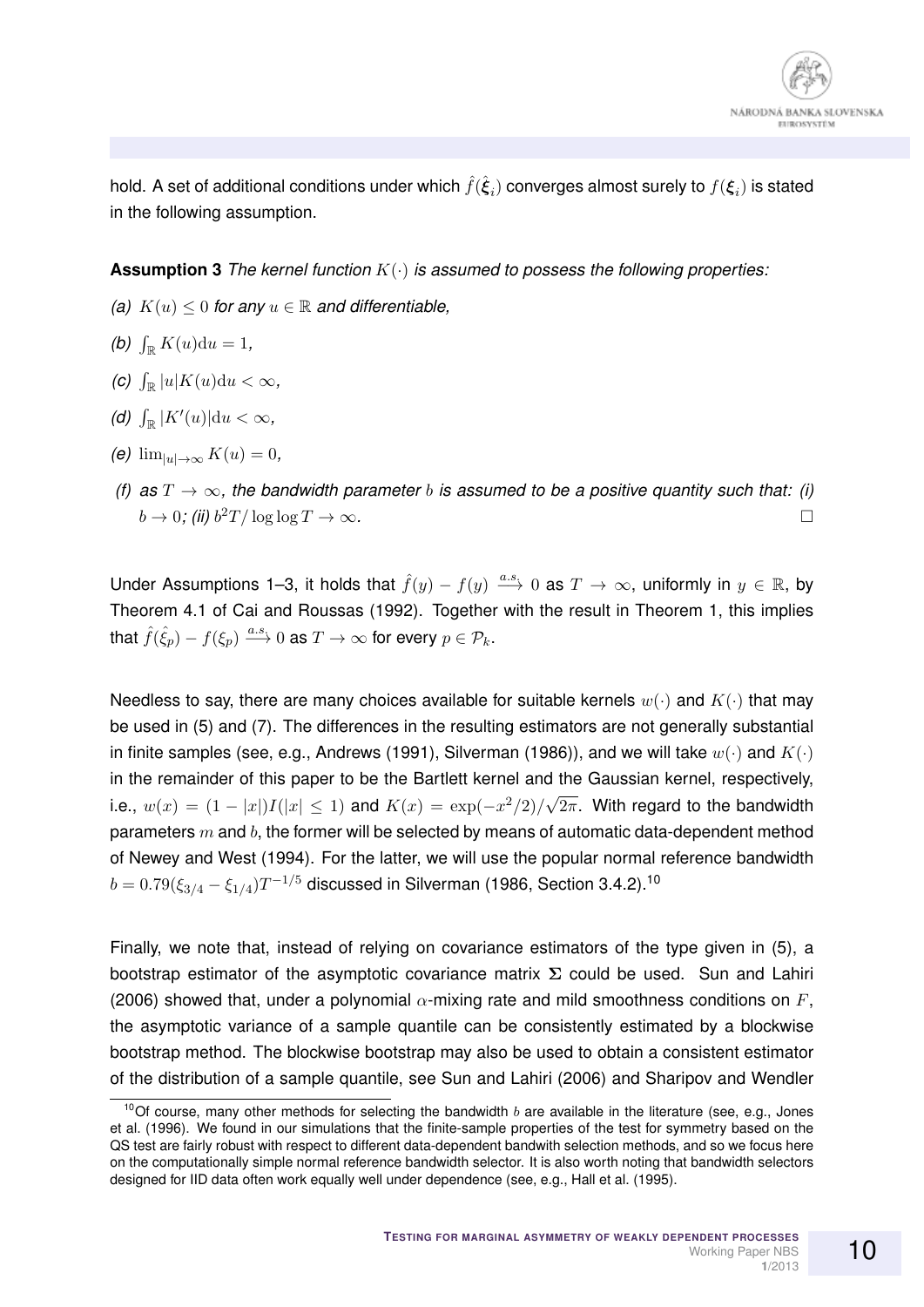(2013), among others. Such techniques could be adapted to the problem of testing symmetry using the statistic in (4), but bootstrap-based versions of our test will not be investigated here.

#### **2.3 SIMPLE QS TEST**

One of the main tasks of this paper is to show that the proposed quantile-based symmetry test is robust against weak dependence of observations observed in economic time series. An intuitive explanation can be found in Figure 1. The figure depicts selected sample quantiles from the empirical distribution function (EDF) and the corresponding points in the realization of a given stochastic process (i.e. the DGP is an AR(1) process with standard Gaussian innovations). The robustness of the test follows from the fact that individual sample quantiles are well separated over time, and, thus, might be considered as quantities from an "almost" uncorrelated stochastic process. This example helps to understand why it might be possible to approximate the variance-covariance matrix for WD processes by the variance-covariance matrix for IID processes. The figure also clearly shows the trade-off between the number of quantiles and their dependence: the more quantiles the higher the dependence.<sup>11</sup> In order to explicitly demonstrate the robustness of the test, a modified symmetry test, denoted as QS<sup>\*</sup>, is considered as well. The test statistic is given by

$$
QS^* = T(\delta' \hat{\xi})^2 / \delta' \hat{\Sigma}^* \delta,
$$
\n(8)

where  $\hat{\pmb{\Sigma}}^*=[\sigma^*_{i,j}]_{i,j=1}^{2k+1}$  is the estimated variance-covariance matrix for IID observations given by

$$
\hat{\sigma}_{i,j}^* = \frac{p_i (1 - p_j)}{\hat{f}(\hat{\xi}_i)\hat{f}(\hat{\xi}_j)}, \quad \text{for} \quad i \le j. \tag{9}
$$

The estimation of  $\hat{f}$  is described in the previous section. Recall that the modified variancecovariance matrix is strictly correct for IID observations and only an approximation for WD observations.

# **3. MONTE CARLO SETUP AND RESULTS**

#### **3.1 MONTE CARLO SETUP**

The size and power properties of the proposed quantile symmetry test are assessed using a list of time series models usually used in applied economics/finance: (i) M1–M3 models represent autoregressive and moving average (ARMA) models; (ii) H1–H2 models denote autoregressive conditional heteroscedasticity (GARCH) models with a different functional form; (ii) N1–N2

<sup>&</sup>lt;sup>11</sup>We leave the issue of optimal number of quantiles for further research.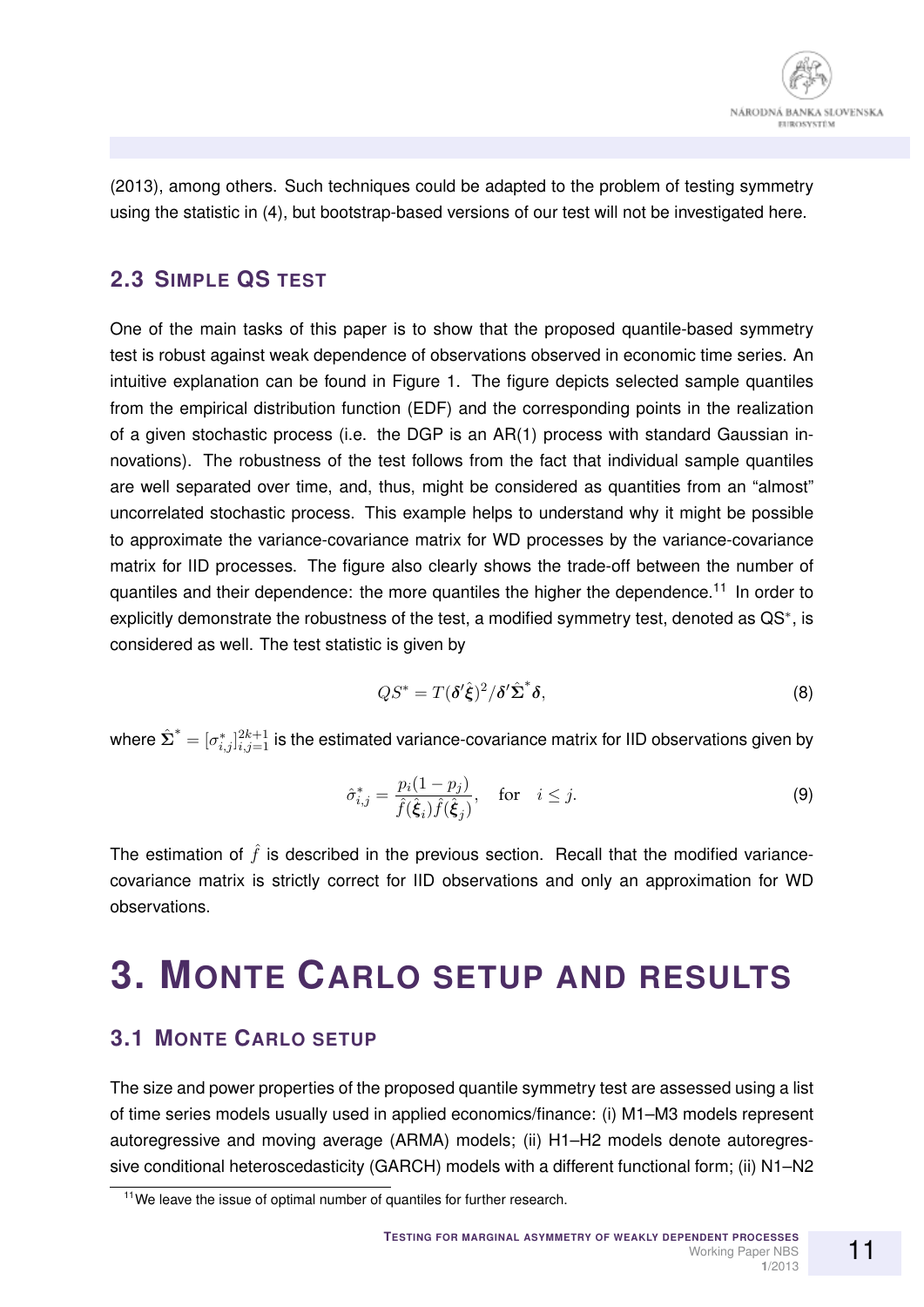



Figure 1: Empirical quantiles

Note: the data generating process is  $y_t = 0.5y_{t-1} + a_t$ , where  $a \sim NID(0, 1)$ .

models denote mixture autoregressive (MAR) models with a different functional form. A complete set of models can be found in Table 1.

Since various DGPs are considered in this paper, some comments are in order. The marginal distribution of ARMA models is asymmetric, provided that the distribution of innovations is asymmetric. Asymmetry of the marginal distribution of GARCH processes is caused by asymmetry of model innovations.<sup>12</sup> In contrast, asymmetry in the marginal law of MAR models can be caused by a combination of different model parameters such as regime constants, autoregressive parameters, and regime variances. Note that all the above mentioned time series models satisfy the necessary strong-mixing condition under relatively mild assumptions, see Chanda (1974, p. 403) for ARMA models and Francq and Zakoïan (2006, p. 822) for GARCH,

 $12$ Note, however, that the closed form solution of the marginal distribution is not known for GARCH processes in general. The closed-form distribution is available only for specific GARCH-type models such as moving average conditional heteroscedastic processes, see Yang and Bewley (1995) for details.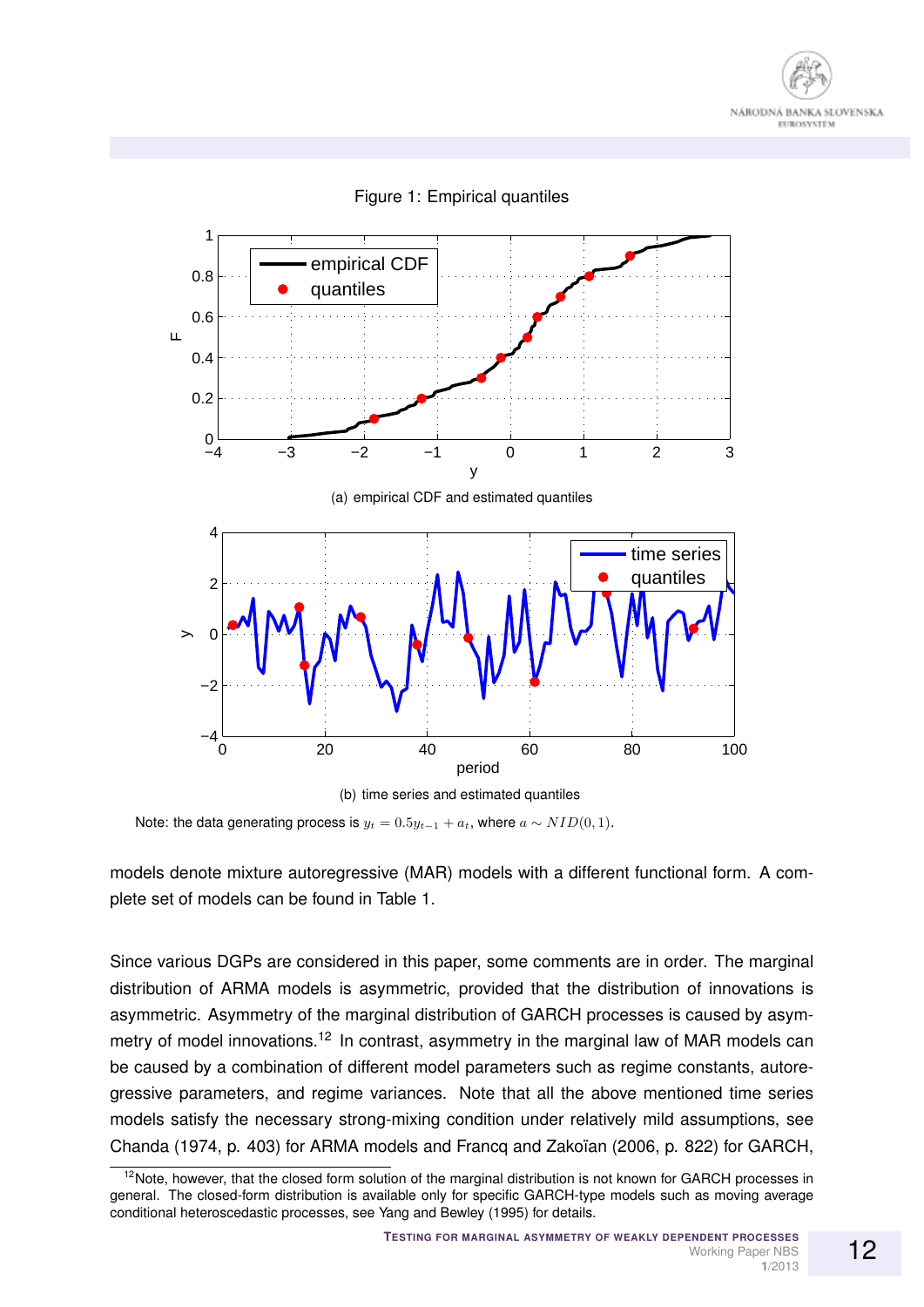Liebscher (2005, p. 680) for NLAR (and therefore MAR models as well) models. In order to meet the moment condition of the test, restrictions on some parameters of DGPs must be imposed. In particular, we set the model parameters and the distributions of innovations in such a way that  $\mathbb{E}(|Y_t|^4)<\infty$ .

The power properties of the proposed robust symmetry tests are examined on various distributions of innovations. In particular, apart from a Gaussian distribution, which serves as a benchmark for comparison, we consider model innovations coming from a generalized lambda distributions (GLD), see Randles et al. (1980). This family provides a wide range of distributions that are easily generated, since they are defined in terms of the inverse of the cumulative distribution functions:  $F^{-1}(u)=\lambda_1+[u^{\lambda_3}-(1-u)^{\lambda_4}]/\lambda_2,$  for  $0\leq u\leq 1$  and  $\lambda_j\in\mathbb{R}$  for  $j\in\{1,\ldots,4\}.$ Particular parameters of a generalized lambda family used in Monte Carlo experiments come from Bai and Ng (2005) and can be found in Table 2.

Originally,  $T+100$  observations in each experiment are generated, but first 100 of them are discarded in order to eliminate the effect of the initial observations. The number of repetitions of all experiments is set to  $R = 1000$  and the number of observations is set to  $T \in$  $\{200, 500, 1000\}$ . A particular specification of the quantiles is  $p_1 = 0.05$ ,  $p_2 = 0.15$ ,  $p_3 = 0.15$ 0.25, and  $p_4 = 0.35$ . The configuration of the sample quantiles reflects: (i) 5 % trimming of extreme values from each tail; and (ii) the number of equally spaced sample quantiles  $(k = 4)$  is set based on preliminary Monte Carlo experiments.<sup>13</sup> The selection vector is  $\delta = (1/4, 1/4, 1/4, 1/4, -2, 1/4, 1/4, 1/4, 1/4)'$ .

#### Table 1: Time series models

| M1 model: $y_t = a_t$ |                                                                                                                                         |
|-----------------------|-----------------------------------------------------------------------------------------------------------------------------------------|
|                       | <b>M2 model:</b> $y_t = 0.5y_{t-1} + a_t$                                                                                               |
|                       | <b>M3 model:</b> $y_t = 0.8y_{t-1} - 0.5a_{t-1} + a_t$                                                                                  |
|                       | <b>H1 model:</b> $y_t = 1 + 0.5y_{t-1} + \epsilon_t$ , $\epsilon_t = a_t \sqrt{h_t}$ , $h_t = 0.4 + 0.1\epsilon_{t-1}^2 + 0.5h_{t-1}$   |
|                       | <b>H2 model:</b> $y_t = 1 + 0.5y_{t-1} + \epsilon_t$ , $\epsilon_t = a_t\sqrt{h_t}$ , $\log h_t = 0.4 + 0.1a_{t-1}^2 + 0.5\log h_{t-1}$ |
|                       | <b>N1 model:</b> $y_t = (-2.0 + 0.75y_{t-1} + a_t)I(S_t = 1) + (0.25y_{t-1} + a_t)I(S_t = 2)$                                           |
|                       | N2 model: $y_t = (-2.0 + 0.5y_{t-1} + \sqrt{2}a_t)I(S_t = 1) + (0.5y_{t-1} + a_t)I(S_t = 2)$                                            |

<sup>&</sup>lt;sup>13</sup>Note that we leave the issue of optimal number of quantiles for further research.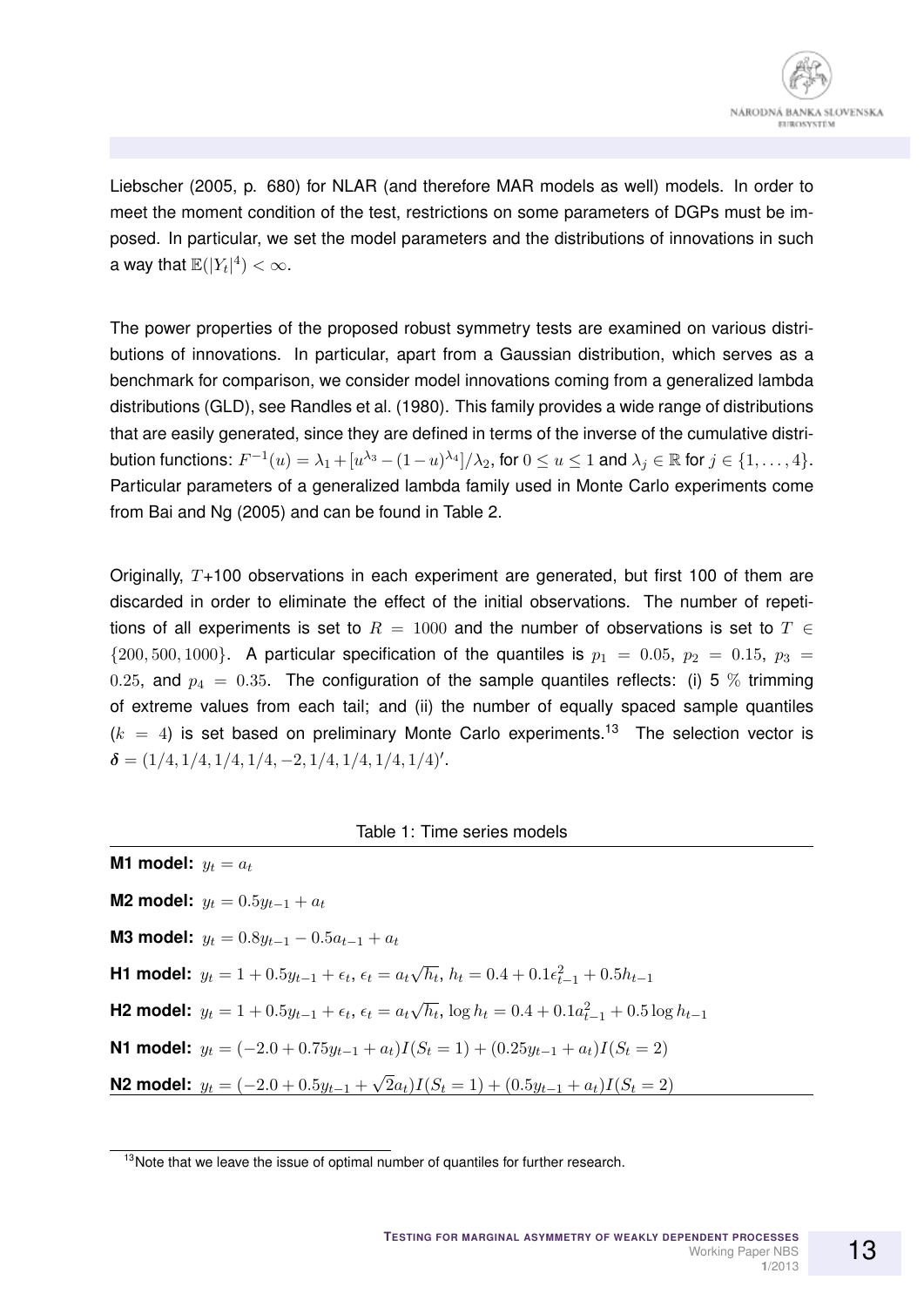|             | A۵                                            | Aз |           | skewness kurtosis |      | moment |
|-------------|-----------------------------------------------|----|-----------|-------------------|------|--------|
|             | $S1   0.000000 -1.000000 -0.080000 -0.080000$ |    |           | 0.0               | 6.0  | 12.    |
|             | S2 0.000000 -0.397912 -0.160000 -0.160000     |    |           | 0.0               | 11.6 | 6      |
|             | A1 0.000000 1.000000 -0.007500 -0.030000      |    |           | $-1.5$            | 75   | 10     |
| A2 0.000000 | 1.000000 -0.100900                            |    | -0.180200 | -20               | 21 1 | 5      |

Table 2: Parameters of a generalized lambda distribution

Note that a standard normal distribution can also be approximated by a generalized lambda distribution with the following parameters:  $\lambda_1 = 0$ ,  $\lambda_2 = 0.1975$ ,  $\lambda_3 = \lambda_4 = 0.1349$ .

a The highest possible moment satisfied by the distribution.

#### **3.2 MONTE CARLO RESULTS**

For each DGP and the configuration of the distribution of model innovations, the average rejection frequency is calculated as follows

$$
avg = \frac{1}{R} \sum_{j=1}^{R} I(\hat{\alpha} \le \alpha),\tag{10}
$$

where R denotes the number of repetitions,  $I(\cdot)$  is a standard indication function,  $\alpha$  is the statistical significance of the test set to 0.05, and  $\hat{\alpha}$  is the estimated p-value of the test.

The Monte Carlo results are presented in Tables 5. The results reveal the following: (i) The proposed tests have good size properties, regardless of the sample size (i.e. M1, H1, H2 models with N, S1, S2 innovations). Nevertheless, a small size distortion is observed for more complex ARMA specifications (i.e. M2 and M3 models) with heavy tailed symmetric innovations (i.e. S1 and S2). However, it is important to emphasize that the distortion is not of the magnitude to make the tests unattractive; (ii) The tests have very good power properties, provided that kurtosis does not dominate the stochastic properties of innovations. This fact can be illustrated using, for example, M2 model. In this case, the average rejection frequency of the QS test is 0.98 for A1 configuration of innovations and the sample size  $T = 200$ . However, once kurtosis dominates the stochastic properties of innovations, a power loss of the tests is observed in small samples. In this case, the average rejection drops from 0.98 to 0.50. However, it is worth pointing out that the power of the test quickly improves as the sample size increases. The average rejection frequency increases from 0.50 in the sample  $T = 200$  to 0.88 in the sample  $T = 500$ ; (iii) Significant differences are observed in the behaviour of the tests for two non-linear models (i.e. GARCH and MAR models). As for the GARCH models, asymmetry generated by the functional form of the volatility component is, as might be expected, negligible as compared to the effect of model innovations. In contrast, asymmetry in MAR models can be generated by many different parameter configurations. The results indicate that the tests have very good power for most of the configurations even in small samples, provided that asymmetry is generated by at least two parameters (e.g. regime constants and AR parameters). Of course, the power of the **TESTING FOR MARGINAL ASYMMETRY OF WEAKLY DEPENDENT PROCESSES**

**1**/2013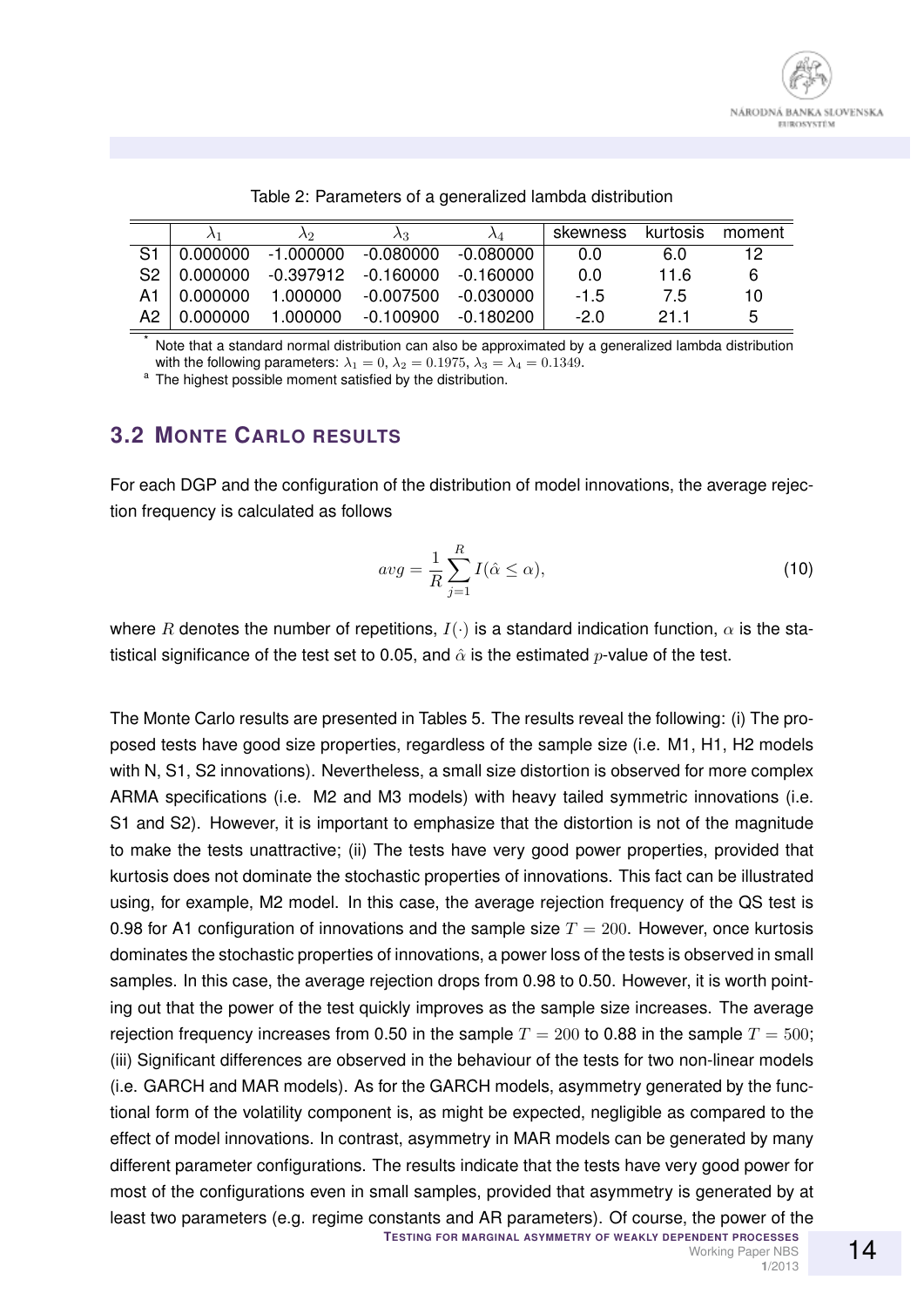tests significantly improves with asymmetry of innovations. For example, the average rejection frequency of N2 model ranges from 0.86 to 1.00 in the sample  $T = 200$ , regardless of the distribution of innovations; (iv) Finally, no significant differences in the size and power properties are found between the QS test, a test with the correctly estimated variance-covariance matrix  $\Sigma$ , and the QS<sup>\*</sup> test, a test with the approximated variance-covariance matrix  $\Sigma^*$ . The fact that the researcher does not have to consider the correct estimation of the variance-covariance matrix and can easily use the approximated one makes the QS<sup>∗</sup> very attractive for applied research.

#### **3.3 COMPARISON WITH OTHER TESTS**

The performance of the proposed QS test is compared with two other test statistics: (i) a skewness-based symmetry test developed by Bai and Ng (2005), denoted as NBS; and (ii) a bootstrap-based Kolmogorov-Smirnov test developed by Psaradakis (2003), denoted as BKS. The data generating processes considered for comparison can be found in Table 1. Models M1 and M2 are considered in Bai and Ng (2005), whereas model M3 in Psaradakis (2003). All results are based on  $R = 1000$  replications.

|                | N(0, 1)                 |                        |                         | S <sub>2</sub>         | A2         |      |
|----------------|-------------------------|------------------------|-------------------------|------------------------|------------|------|
| model          | $\overline{\text{NBS}}$ | QS                     | $\overline{\text{NBS}}$ | QS                     | <b>NBS</b> | QS   |
| M1             | 0.05                    | 0.06                   | 0.04                    | 0.06                   | 0.43       | 0.68 |
| M <sub>2</sub> | 0.04<br>0.04            |                        | 0.04                    | 0.07                   | 0.37       | 0.50 |
|                | N(0, 1)                 |                        | t(5)                    |                        | (4)        |      |
| model          | <b>BKS</b>              | $\overline{\text{QS}}$ | <b>BKS</b>              | $\overline{\text{QS}}$ | <b>BKS</b> | QS   |
| M <sub>3</sub> | 0.04                    | 0.06                   | 0.04                    | 0.06                   | 0.86       | 0.90 |

Table 3: Comparison of marginal symmetry tests:  $T = 200$ 

a "BKS" denotes a bootstrap Kolmogorov-Smirnov test discussed in Psaradakis (2003), "NBS" denotes a symmetry test based on a coefficient of skewness discussed in Bai and Ng (2005), "QS" denotes a test for marginal symmetry based on quantiles.

<sup>b</sup> The significance level is set to  $\alpha = 0.05$ .

The Monte Carlo results are presented in Table 3. The results reveal the following: (i) No differences are noticed in the size properties of all tests (i.e. DGP configurations M1, M2, M3 and symmetric innovations  $N(0, 1)$ , S2,  $t(5)$ ). This means that under the null hypothesis of symmetry, all tests perform similarly; (ii) The power results of the robust QS test are significantly better as compared to the NBS test (i.e. DGP configuration M1, M2 and asymmetric innovations A2), and approximately similar as compared to the BKS test (i.e. DGP configurations M3 with asymmetric innovations  $\chi^2(4)$ ). Our results clearly suggest that, in situations where the user is not proficient in bootstrap or it is not clear which bootstrap method should be implemented, the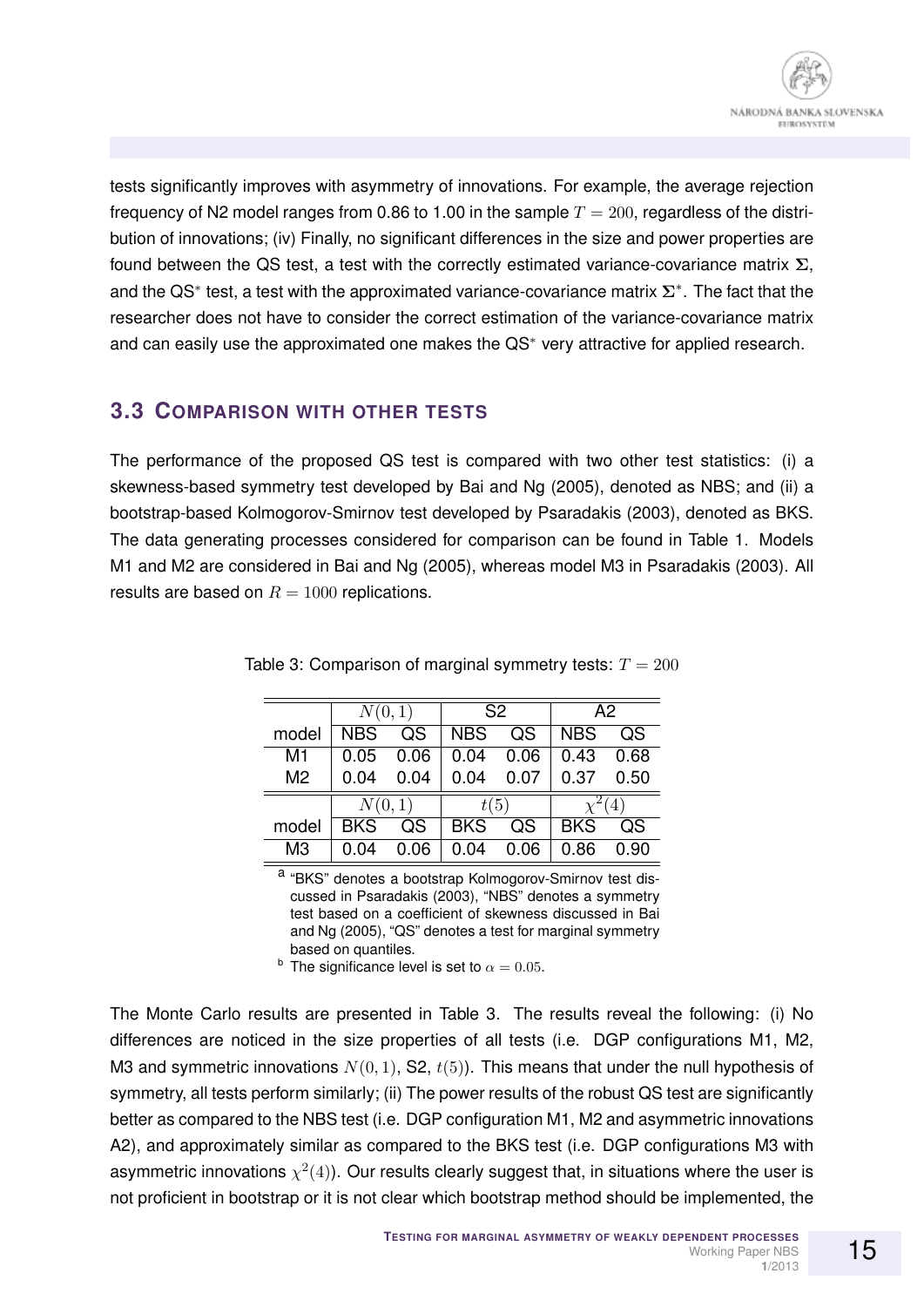

quantile-based symmetry test may serve as a valuable alternative. Moreover, the computation of the quantile test is considerably easier and faster as compared to any bootstrap test.

# **4. EMPIRICAL APPLICATION**

In this section, the quantile-based symmetry tests QS and QS<sup>\*</sup> (i.e. the correct one and its approximation) are applied to a set of 22 monthly economic time series spanning the period 1980 and 2007.<sup>14</sup> The main task of this exercise is to assess how consistent the results obtained from both quantile symmetry tests are in practice. That means whether both tests lead to the same conclusion about rejecting and/or not rejecting the null hypothesis of symmetry. Moreover, we are interested in answering the question whether the degree of asymmetry is similar across different asset classes or not. This issue is of much practical importance in finance for both asset pricing and/or risk management when constructing and evaluating financial portfolios.

The empirical results (the estimated  $p$ -values of the QS and QS<sup>\*</sup> tests) are presented in Table 4. The results suggest the following: (i) Both tests lead to the same conclusion (i.e. rejecting or not rejecting the null of symmetry) in 21 out of 22 cases at the significance level 0.10. This finding fully supports the Monte Carlo results that the QS<sup>∗</sup> test, based on the approximated variancecovariance matrix  $\Sigma^*$ , produces almost identical results as compared to the QS test, based on the correctly estimated variance-covariance matrix  $\Sigma$ ; (ii) The null hypothesis of symmetry is rejected in 8 of 22 cases by the QS test (i.e. in 36  $\%$ ). However, noticeable differences are observed among various classes of financial assets. For example, the null hypothesis is rejected for 3 out of 5 exchange rate returns (i.e. in 60  $\%$ ), whereas for just 1 out of 6 commodities (i.e. in 17  $\%$ ). Much more importantly, the difference in the rejection frequencies of exchange rate and commodity returns is statistically significant at the nominal level  $0.10^{15}$ Therefore, it can be concluded that the degree of asymmetry varies across asset classes.

# **5. CONCLUSION AND FURTHER RESEARCH**

A modified quantile-based symmetry test of the marginal law of weakly dependent stochastic processes has been proposed in this article. It has been shown that the test is intuitive, easy to calculate, follows standard limiting distribution, and much more importantly, it is robust against outliers and weak dependence of observations. Especially the last feature makes the test very attractive for applied research in economics and/or finance since it reduces the inferential errors coming from the incorrect estimation of the key quantities of the test. Monte Carlo results

**1**/2013

 $14$ This time period is used on purpose. We want to eliminate the effect of oil price shocks in 1970's and the last financial crises after 2007.

<sup>&</sup>lt;sup>15</sup>Any other differences in rejection frequencies are not statistically significant at the nominal level 0.10.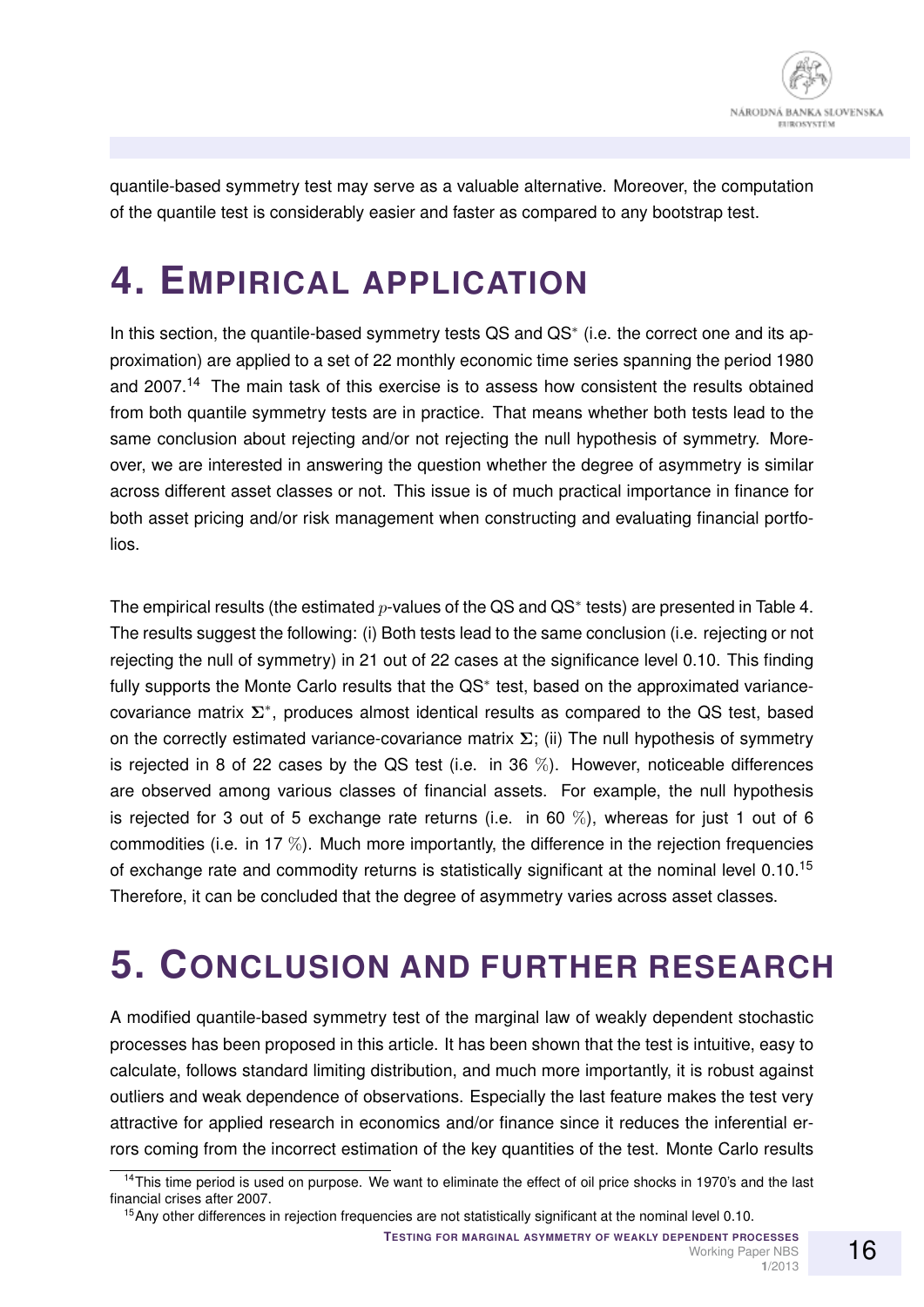

| variable              | QS   | $QS^*$ | variable            | QS   | $QS^*$ |
|-----------------------|------|--------|---------------------|------|--------|
| <b>Exchange rates</b> |      |        | Interest rates      |      |        |
| <b>USDGBP</b>         | 0.64 | 0.65   | USIR <sub>3</sub> M | 0.07 | 0.02   |
| <b>USDJPY</b>         | 0.01 | 0.01   | UKIR3M              | 0.60 | 0.51   |
| <b>USDCAD</b>         | 0.59 | 0.52   | CAIR3M              | 0.09 | 0.07   |
| <b>USDAUD</b>         | 0.09 | 0.08   | AUIR3M              | 0.17 | 0.08   |
| <b>USDCHF</b>         | 0.07 | 0.06   | CHIR3M              | 0.94 | 0.92   |
| <b>Equities</b>       |      |        | <b>Commodities</b>  |      |        |
| <b>DJIA</b>           | 0.58 | 0.56   | WHEAT               | 0.55 | 0.55   |
| <b>TOPIX</b>          | 0.25 | 0.27   | <b>SOYBN</b>        | 0.79 | 0.80   |
| <b>FTUK</b>           | 0.81 | 0.79   | <b>COFFEE</b>       | 0.40 | 0.37   |
| <b>TSE</b>            | 0.01 | 0.01   | <b>COTTON</b>       | 0.94 | 0.93   |
| <b>AUSE</b>           | 0.42 | 0.39   | <b>FUEL</b>         | 0.86 | 0.86   |
| <b>CHSE</b>           | 0.00 | 0.01   | <b>GOLD</b>         | 0.08 | 0.10   |

Table 4: Testing marginal symmetry: period 1980M1 – 2007M12

<sup>a</sup> Monthly averages of daily observations.

**b** Note that a particular transformation of each series is indicated in the brackets. USDGBP = the US dollar to British pound exchange rate ( $\Delta \log$ ), USDJPY = the US dollar to Japanese yen exchange rate  $(\Delta \log)$ , US-DCAD = the US dollar to Canadian dollar exchange rate  $(\Delta \log)$ , US-DAUD = the US dollar to Australian dollar exchange rate  $(\Delta \log)$ , USD-CHF = the US dollar to Swiss frank exchange rate  $(\Delta \log)$ , DJIA = the US Dow Jones Industrials Share Index  $(\Delta \log)$ , UKFT = the UK FT All Shares Index ( $\Delta \log$ ), TOPIX = Tokyo Stock Exchange Index ( $\Delta \log$ ), TSE = the Toronto Stock Exchange Index ( $\Delta \log$ ), AUSE = Australian Stock Exchange Index ( $\Delta \log$ ), CHSE = the Swiss Stock Exchange Index ( $\Delta \log$ ), WHEAT = Kansas wheat, hard, cents/bushel  $(\Delta \log)$ , SOYBEAN = soybeans, yellow, cents/bushel  $(\Delta \log)$ , COFFEE = Brazilian coffee beans cents/pound ( $\Delta \log$ ), COTTON = cotton, cents/pound ( $\Delta \log$ ), FUEL = fuel oil, cents/gallon ( $\Delta \log$ ), GOLD = gold bullion, USD/troy ounce ( $\Delta \log$ ), USIR = the US interest rates, 3M ( $\Delta$ ), UKIR = the UK interest rates, 3M ( $\Delta$ ), CAIR = the Canadian interest rates, 3M ( $\Delta$ ), AUIR = the Australian interest rates, 3M ( $\Delta$ ), CHIR = the Swiss interest rates, 3M ( $\Delta$ ).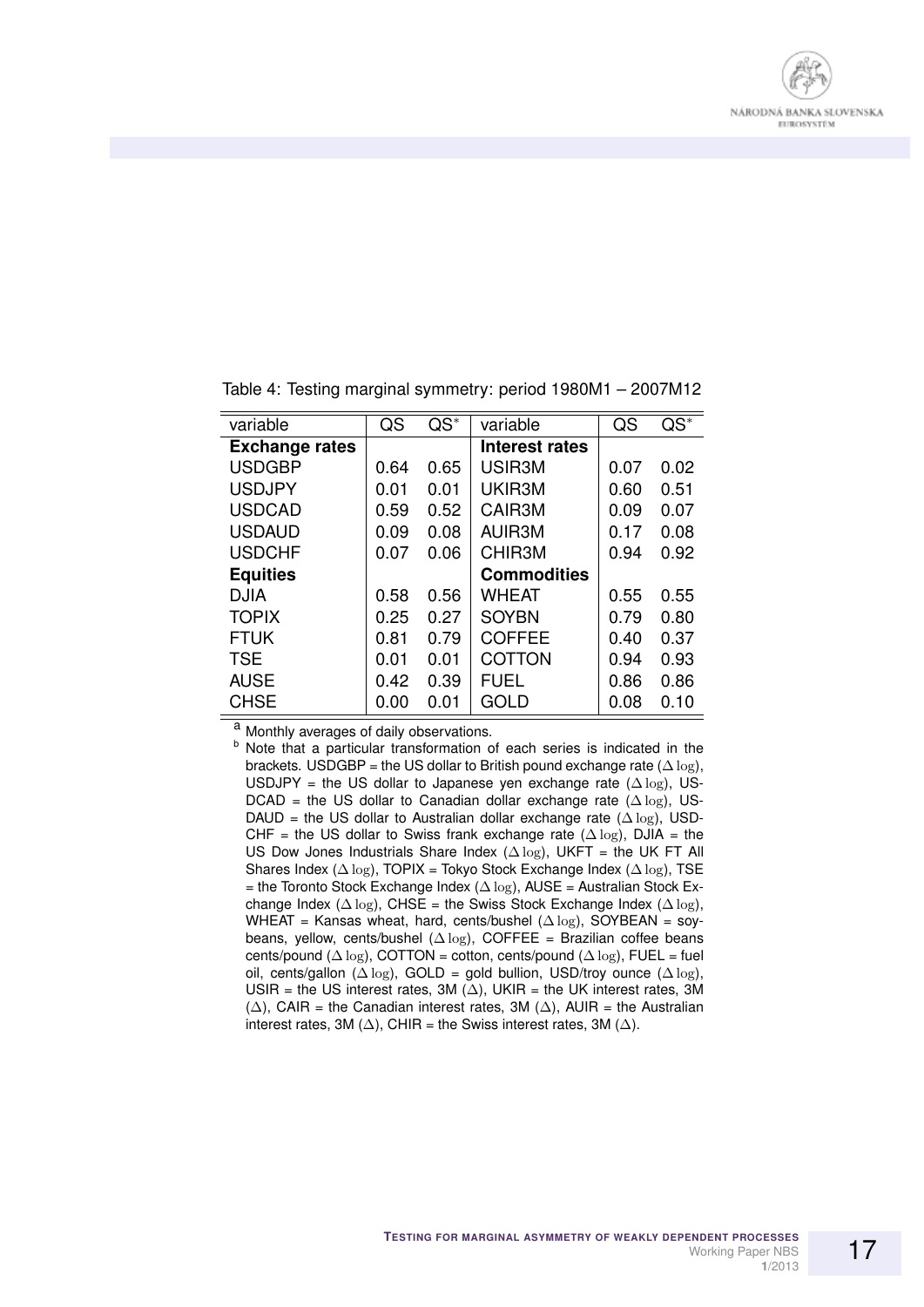

suggest that the finite sample properties of the QS test significantly outperforms the skewnessbased symmetry test and compares favorably with the bootstrap-based Kolmogorov-Smirnov test. It can be concluded that in situations where the user is not proficient in bootstrap, or it is not clear which bootstrap method should be implemented, the QS test may serve as a valuable alternative.

One possible caveat of this paper is that the configuration of sample quantiles is to same extent arbitrary. Therefore, a natural extension of the paper is to focus on "optimal" determination of the number and location of sample quantiles. This interesting issue is subject to ongoing research and the results will be published in a separate article.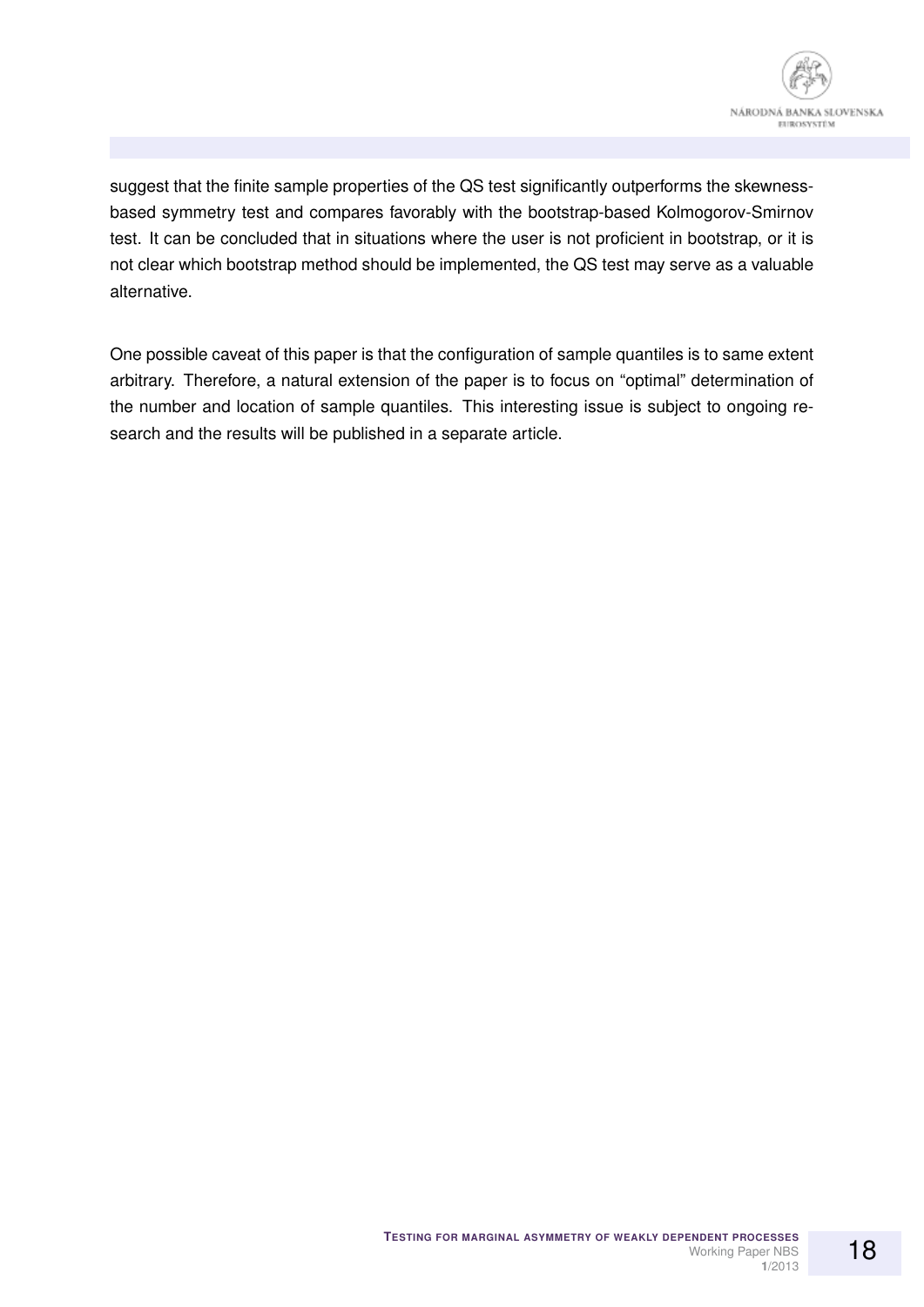

### **REFERENCES**

- Acemoglu, D. and A. Scott (1997). Asymmetric business cycles: Theory and time-series evidence. *Journal of Monetary Economics 40*(3), 501–533.
- Andrews, D. (1991). Heteroskedasticity and autocorrelation consistent covariance matrix estimation. *Econometrica 59*(3), 817–858.
- Bai, J. and S. Ng (2005). Tests for skewness, kurtosis, and normality for time series data. *Journal of Business and Economic Statistics 23*(1), 49–60.
- Bali, T. (2003). An extreme value approach to estimating volatility and value at risk. *The Journal of Business 76*(1), 83–108.
- Balke, N. and T. Fomby (1994). Large shocks, small shocks, and economic fluctuations: outliers in macroeconomic time series. *Journal of Applied Econometrics 9*(2), 181–200.
- Beirlant, J. (2004). *Statistics of Extremes: theory and applications*. Wiley.
- Black, F. and M. Scholes (1973). The pricing of options and corporate liabilities. *The journal of Political Economy*, 637–654.
- Boldin, M. (1999). Should policy makers worry about asymmetries in the business cycle? *Studies in Nonlinear Dynamics and Econometrics 3*(4), 203–220.
- Bowman, K. and L. Shenton (1975). Tables of moments of the skewness and kurtosis statistics in non-normal sampling. *Union Carbide Nuclear Divison Report*.
- Cai, Z. and G. G. Roussas (1992). Uniform strong estimation under  $\alpha$ -mixing, with rates. *Statistics & probability letters 15*(1), 47–55.
- Chanda, K. (1974). Strong mixing properties of linear stochastic processes. *Journal of Applied Probability 11*(2), 401–408.
- Corrado, C. and T. Su (1996). Skewness and kurtosis in S&P 500 index returns implied by option prices. *Journal of Financial research 19*, 175–192.
- De Jong, R. (2000). A strong consistency proof for heteroskedasticity and autocorrelation consistent covariance matrix estimators. *Econometric Theory 16*, 262–268.
- Dehling, H. and W. Philipp (2002). Empirical process techniques for dependent data. In H. Dehling, T. Mikosch, and M. Sørensen (Eds.), *Empirical Process Techniques for Dependent Data*. Springer.
- Doukhan, P. (1994). *Mixing: properties and examples*. Springer.

Francq, C. and J. Zakoïan (2006). Mixing properties of a general class of GARCH(1,1) models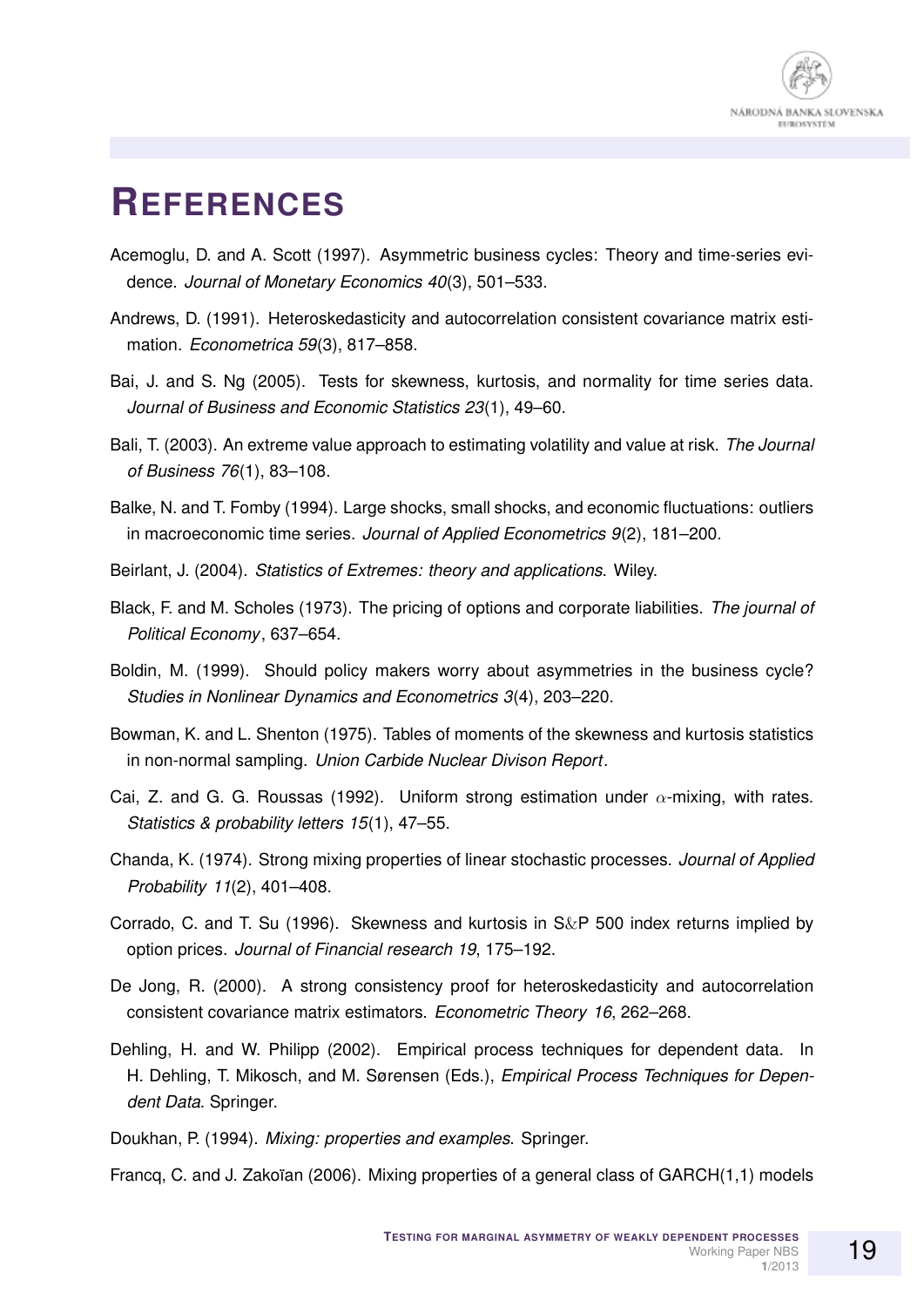without moment assumptions on the observed process. *Econometric Theory 22*(05), 815– 834.

- Groeneveld, R. and G. Meeden (1984). Measuring skewness and kurtosis. *The Statistician 33*(4), 391–399.
- Hall, P., S. Lahiri, and Y. Truong (1995). On bandwidth choice for density estimation with dependent data. *The Annals of Statistics 23*(6), 2241–2263.
- Hansen, B. (1992). Consistent covariance matrix estimation for dependent heterogeneous processes. *Econometrica 60*(4), 967–972.
- Hansen, B. E. (2008). Uniform convergence rates for kernel estimation with dependent data. *Econometric Theory 24*(3), 726.
- Hinkley, D. (1975). On power transformations to symmetry. *Biometrika 62*(1), 101–111.
- Ibragimov, I. and Y. Linnik (1971). Independent and stationary sequences of random variables.
- Jarrow, R. and A. Rudd (1982). Approximate option valuation for arbitrary stochastic processes. *Journal of Financial Economics 10*(3), 347–369.
- Jones, M., J. Marron, and S. Sheather (1996). A brief survey of bandwidth selection for density estimation. *Journal of the American Statistical Association 91*(433), 401–407.
- Koedijk, K., M. Schafgans, and C. de Vries (1990). The tail index of exchange rate returns. *Journal of International Economics 29*(1-2), 93–108.
- Lahiri, S. and S. Sun (2009). A Berry–Esseen theorem for sample quantiles under weak dependence. *The Annals of Applied Probability 19*(1), 108–126.
- Lehmann, E. (1999). *Elements of Large-sample Theory*. Springer.
- Liebscher, E. (1996). Strong convergence of sums of  $\alpha$ -mixing random variables with applications to density estimation. *Stochastic Processes and their Applications 65*(1), 69–80.
- Liebscher, E. (2005). Towards a unified approach for proving geometric ergodicity and mixing properties of nonlinear autoregressive processes. *Journal of Time Series Analysis 26*(5), 669–689.
- Newey, W. and D. Steigerwald (1997). Asymptotic bias for quasi-maximum-likelihood estimators in conditional heteroskedasticity models. *Econometrica 65*(3), 587–599.
- Newey, W. and K. West (1994). Automatic lag selection in covariance matrix estimation. *The Review of Economic Studies 61*(4), 631.
- Peiró, A. (1999). Skewness in financial returns. Journal of Banking & Finance 23(6), 847–862.
- Pope, A. (1990). Biases of estimators in multivariate non-gaussian autoregressions. *Journal of Time Series Analysis 11*(3), 249–258.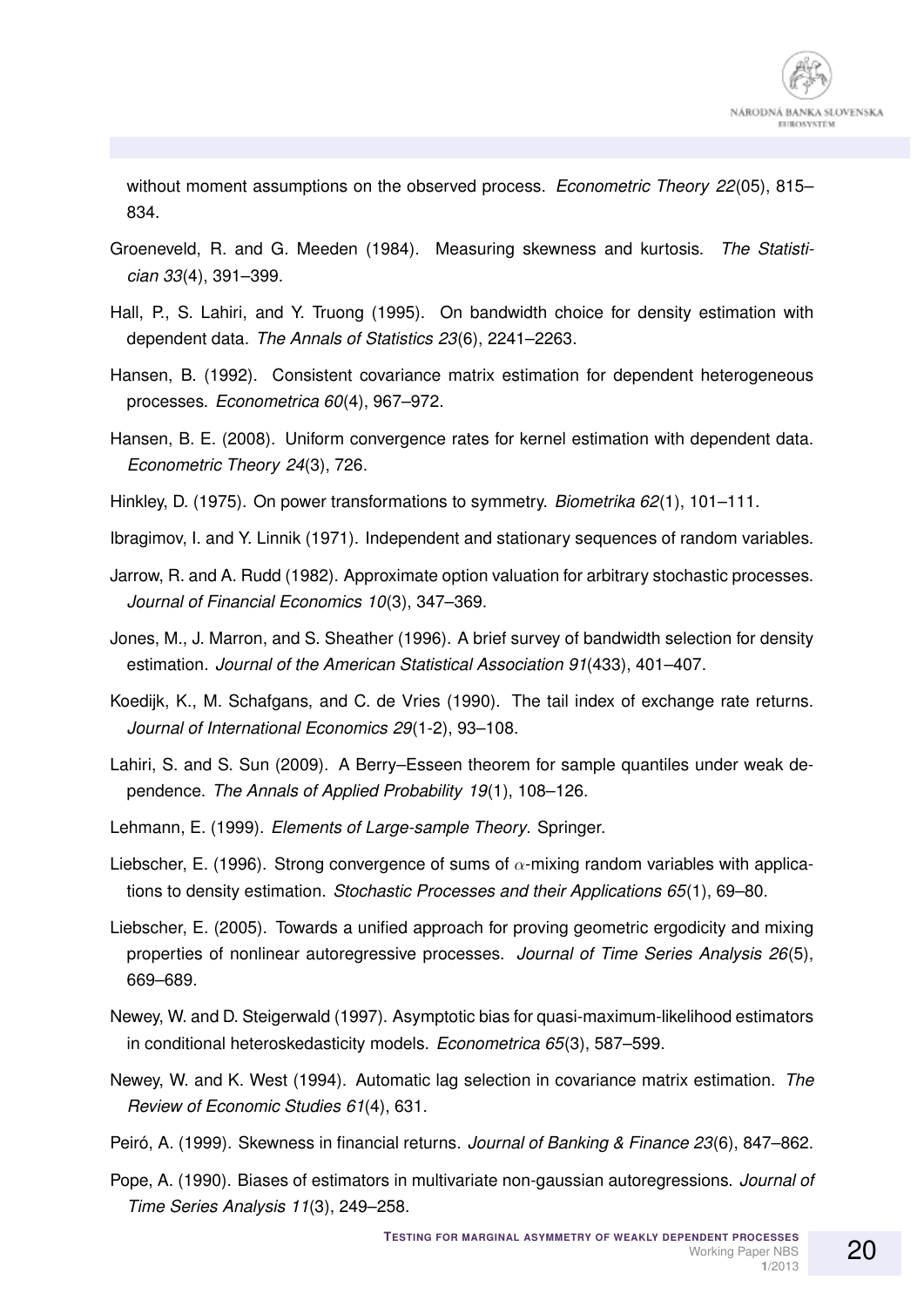

- Premaratne, G. and A. Bera (2005). A test for symmetry with leptokurtic financial data. *Journal of Financial Econometrics 3*(2), 169.
- Psaradakis, Z. (2003). A bootstrap test for symmetry of dependent data based on a Kolmogorov–Smirnov type statistic. *Communications in Statistics 32*(1), 113–126.
- Randles, R., M. Fligner, G. Policello, and D. Wolfe (1980). An asymptotically distribution-free test for symmetry versus asymmetry. *Journal of the American Statistical Association 75*(369), 168–172.
- Runde, R. (1997). The asymptotic null distribution of the Box-Pierce Q-statistic for random variables with infinite variance an application to German stock returns. *Journal of Econometrics 78*(2), 205–216.
- Schott, J. (2005). *Matrix Analysis for Statistics*. Wiley.
- Serfling, R. (1980). *Approximation Theorems of Mathematical Statistics*. Wiley.
- Sharipov, O. and M. Wendler (2013). Normal limits, nonnormal limits, and the bootstrap for quantiles of dependent data. *Statistics & Probability Letters 83*, 1028–1035.
- Silverman, B. (1986). *Density Estimation for Statistics and Data Analysis*. Chapman & Hall/CRC.
- Sims, C. (1980). Macroeconomics and reality. *Econometrica 48*(1), 1–48.
- Sun, S. and S. Lahiri (2006). Bootstrapping the sample quantile of a weakly dependent sequence. *Sankhyā: The Indian Journal of Statistics 68*(1), 130-166.
- Tiku, M., W. Wong, and G. Bian (2001). Estimating parameters in autoregressive models in non-normal situations: asymmetric innovations. *Communications in Statistics 28*(2), 315– 341.
- Vahamaa, S. (2003). Skewness and kurtosis adjusted black-scholes model: a note on hedging performance. *Finance Letters 1*(5), 6–12.
- White, H. (2001). *Asymptotic Theory for Econometricians*. Academic Press.
- Yang, M. and R. Bewley (1995). Moving average conditional heteroskedastic processes. *Economics Letters 49*(4), 367–372.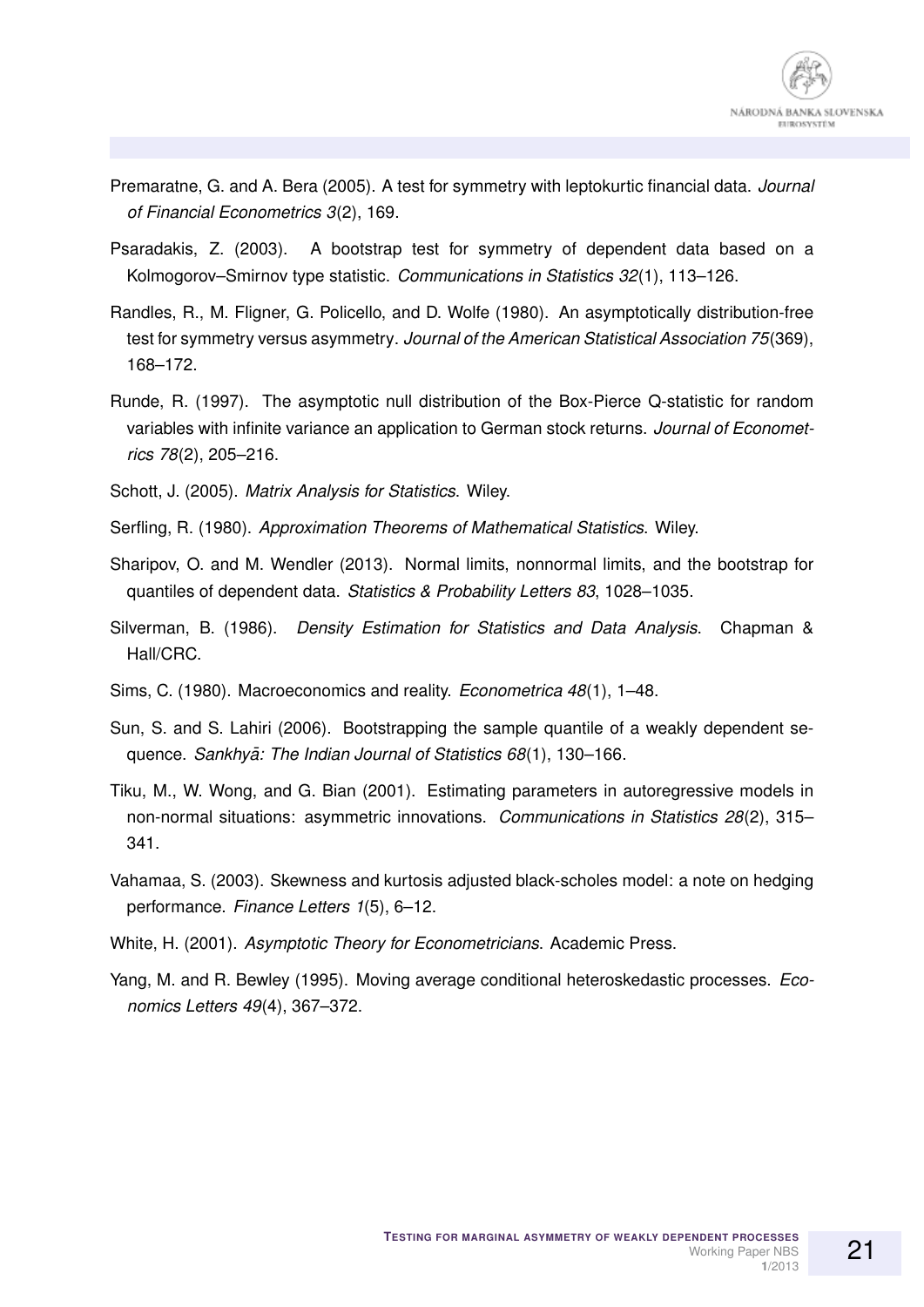

### **A. PROOFS**

It is assumed that all conditions in Assumptions  $1 - 3$  are implicitly satisfied.

#### **A.1 PROOF OF THEOREM 1**

Since  $\xi_p\in\bm{\xi}$  for any  $p\in\mathcal{P}_k$ , it is fully sufficient to show that  $\hat{\xi}_p-\xi_p\stackrel{a.s.}\longrightarrow 0$  as  $T\to\infty$ . Noting that the process  $\{Y_t\}$  is ergodic when  $\lim \alpha(n) = 0$  as  $n \to \infty$ , see White (2001, Proposition 3.44), we have  $\hat{F}(y) - F(y) \stackrel{a.s.}{\longrightarrow} 0$  as  $T \to \infty$ , uniformly in  $y \in \mathbb{R}$ , on account of Glivenko-Cantelli theorem for stationary and ergodic processes (e.g. Dehling and Philipp (2002, Theorem 1.1)). The assertion then follows by a standard argument about mapping between a distribution function F and a quantile  $\xi_p$  (e.g. Serfling (1980, p. 75)).

#### **A.2 PROOF OF THEOREM 2**

Under the conditions of the theorem, for every  $p \in \mathcal{P}_k$ ,  $\xi_p$  admits the following Bahadur representation

$$
\hat{\xi}_p - \xi_p = \frac{p - \hat{\mathbb{F}}(\xi_p)}{f(\xi_p)} + R = \frac{1}{T} \sum_{t=1}^T \left( \frac{p - I(Y_t \le \xi_p)}{f \xi_p} \right) + R,\tag{11}
$$

where  $R = o(1/$ √  $T)$  as  $T\rightarrow\infty$ , see Theorem 1 in Sharipov and Wendler (2013). Hence, we have

$$
\sqrt{T}(\hat{\boldsymbol{\xi}} - \boldsymbol{\xi}) = \frac{1}{\sqrt{T}} \sum_{t=1}^{T} \mathbf{Z}_t + o_p(\mathbf{1}),
$$
\n(12)

where

$$
\mathbf{Z}_{t} = \left(\frac{p_{1} - I(Y_{t} \leq \xi_{p_{1}})}{f(\xi_{p_{1}})}, \ldots, \frac{1 - p_{1} - I(Y_{t} \leq \xi_{1-p_{1}})}{f(\xi_{1-p_{1}})}\right)^{\prime}
$$

, so it remains to establish asymptotic normality of  $\frac{1}{\sqrt{2}}$  $\frac{1}{T}\sum_{t=1}^T \mathbf{Z}_t$ . By the properties of  $\{Yt\},$ for any  $p \in \mathcal{P}_k$ ,  $p - I(Y_t \leq \xi_p)$  is a strictly stationary sequence of bounded random variables with  $\alpha$ -mixing coefficients of the same size as  $\alpha(n)$ , see Theorem 3.49 in White (2001), and  $\mathbb{E}(p-I(Y_t \leq \xi_p))=p-F(\xi_p)=0$  on account of the assumed continuity of F at  $\xi_p$ . Thus, by an application of the central limit theorem for stationary  $\alpha$ -mixing, see Theorem 18.5.4 in Ibragimov and Linnik (1971), we may conclude that  $\frac{1}{\sqrt{2}}$  $\frac{1}{T}\sum_{t=1}^T[p-I(Y_t\leq \xi_p)]/f(\xi_p)$  has a limiting normal distribution with mean zero and variance  $f^{-2}(\xi_p)\sum_{h=-\infty}^{\infty} \mathrm{cov}[I(Y_1\leq \xi_p), I(Y_{1+h}\leq \xi_p)].$  By considering arbitrary linear combination of the components of  $\frac{1}{\sqrt{2}}$  $\frac{1}{T}\sum_{t=1}^T \mathbf{Z}_t$  and applying the central limit theorem the required result follows via the Cramér-Wold device.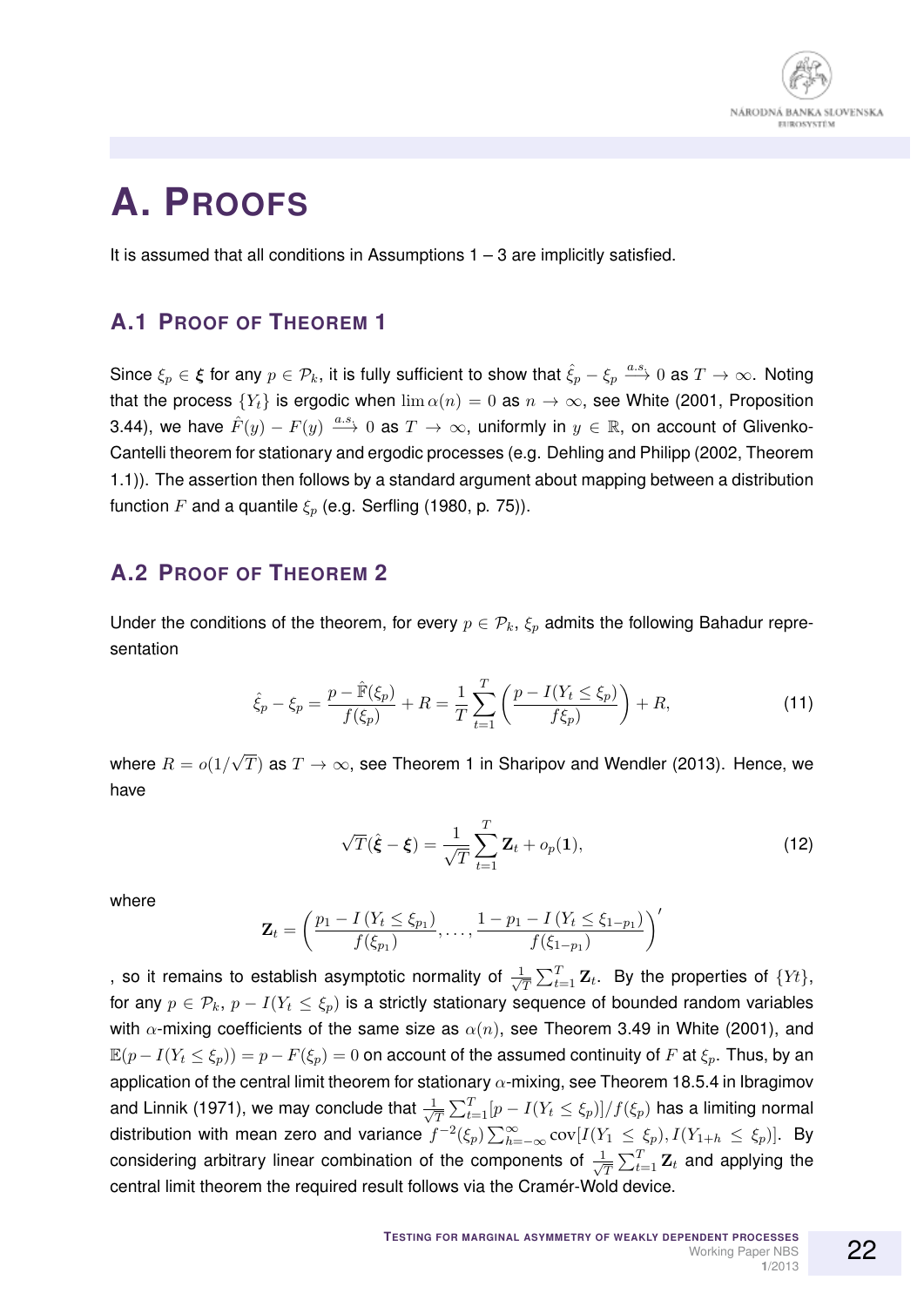#### **A.3 PROOF OF COROLLARY 1**

It follows from Theorem 2 that  $\sqrt{T}(\hat{\xi}-\xi) \stackrel{d}{\longrightarrow} N(\mathbf{0},\mathbf{\Sigma})$ , where  $\hat{\xi}$  is a  $(2k+1\times1)$  vector of sample quantiles and  $\Sigma$  is a positive definite variance-covariance matrix. It can be shown that there exists a lower triangular matrix P such that  $\Sigma = PP'$ , see Theorem 4.3 in Schott (2005, p. 139). Then, the standardized vector  $\hat{\mathbf{z}} = \mathbf{P}^{-1}(\hat{\xi} - \xi)$  is distributed as  $\sqrt{T}\hat{\mathbf{z}} \stackrel{d}{\longrightarrow} N(\mathbf{0}, \mathbf{I})$ . Using the standardized vector of quantiles  $\hat{z}$ , the QS test statistic can be formally written in the following quadratic form

$$
QS = T(\hat{\mathbf{z}}' \mathbf{A} \hat{\mathbf{z}}), \tag{13}
$$

where  $A = \delta \delta'$ . Then the limiting  $\chi^2(1)$  distribution immediately follows from Theorem 9.8 in Schott (2005, p. 378) about the limiting distribution of a quadratic form of standard normal random variables. The degrees of freedom follow from the fact that A is a matrix with  $rk(A) = 1$ .